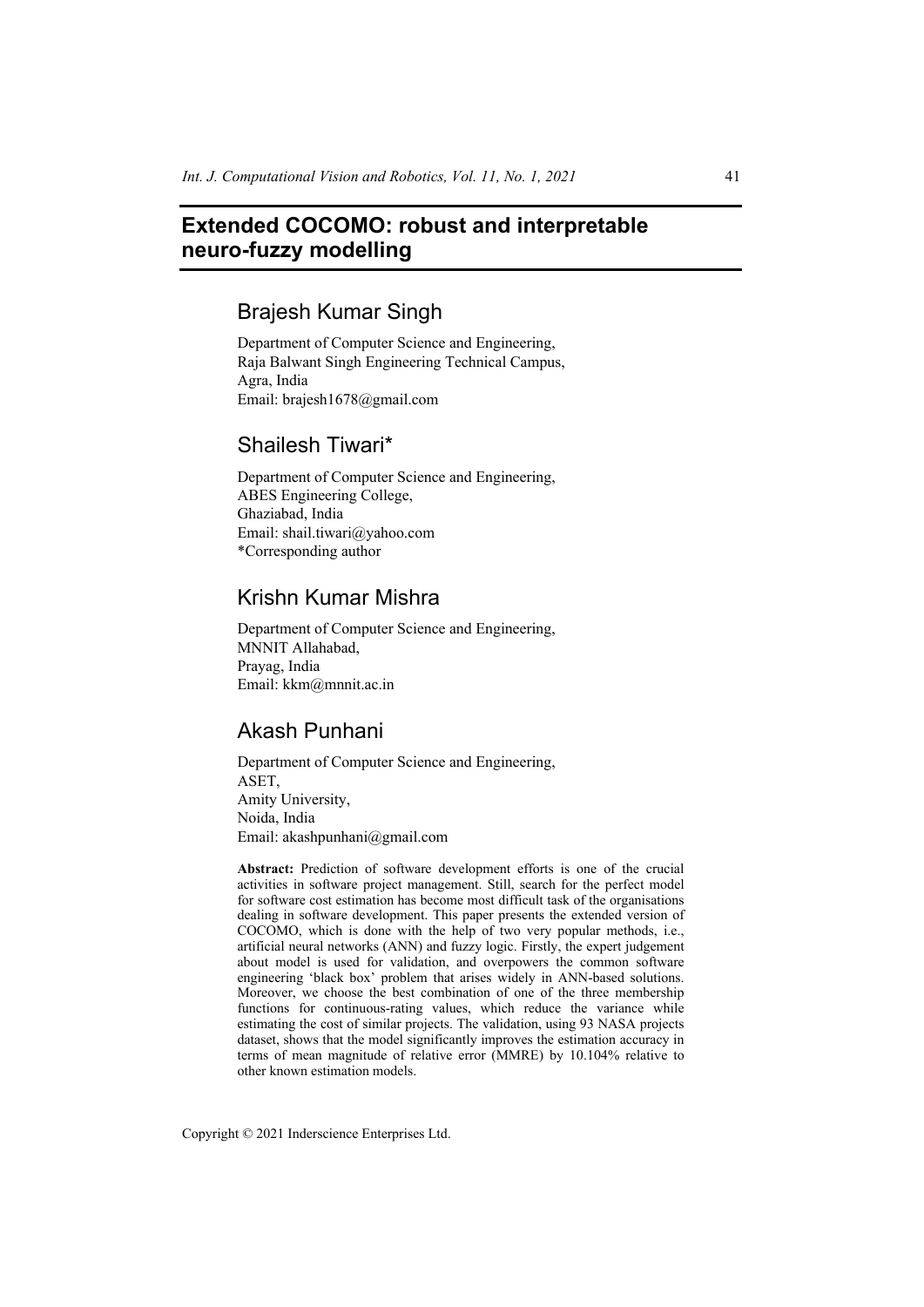#### 42 *B.K. Singh et al.*

**Keywords:** fuzzy logic; neural network; constructive cost model; COCOMO; neuro-fuzzy software effort estimation; NASA projects dataset; mean magnitude of relative error; MMRE.

**Reference** to this paper should be made as follows: Singh, B.K., Tiwari, S., Mishra, K.K. and Punhani, A. (2021) 'Extended COCOMO: robust and interpretable neuro-fuzzy modelling', *Int. J. Computational Vision and Robotics*, Vol. 11, No. 1, pp.41–65.

**Biographical notes:** Brajesh Kumar Singh completed his Doctorate degree in Computer Science and Engineering from Motilal Nehru National Institute of Technology, Allahabad (U.P.) in 2014. Presently, he is working as a Professor and the Head of The Department in CSE at R.B.S. Engineering Technical Campus, Agra, UP., India. He is supervising two PhD candidates. He has more than 50 publications to his credit in national and international journals and proceedings with large number of citations. He has delivered several key note addresses in national and international conferences. He has organised more than 40 international and national conferences in India and abroad.

Shailesh Tiwari is currently working as a Professor in Computer Science and Engineering Department, ABES Engineering College, Ghaziabad, India. He is an alumnus of Motilal Nehru National Institute of Technology Allahabad, India. His primary areas of research are software testing, implementation of optimisation algorithms and machine learning techniques in engineering problems. He has published more than 50 publications in international journals and in proceedings of international conferences of repute. He has edited special issues of Scopus, SCI and E-SCI-indexed journals. He has organised several international conferences under the banner of IEEE and Springer. He is a senior member of IEEE, member of IEEE Computer Society, and Fellow of Institution of Engineers (FIE).

Krishn Kumar Mishra is currently working as Assistant Professor, Department of Computer Science and Engineering, Motilal Nehru National Institute of Technology Allahabad, India. He has also been worked as a Visiting Faculty in Department of Mathematics and Computer Science, University of Missouri, St. Louis, USA. His primary area of research includes evolutionary algorithms, optimisation techniques and design, and analysis of algorithms. He has also published more than 50 publications in international journals and in proceedings of internal conferences of repute. He is serving as a program committee member of several conferences and also edited Scopus and SCI-indexed journals. He is also a member of reviewer board of *Applied Intelligence Journal*, Springer.

Akash Punhani has completed his Doctorate degree in Computer Science and Engineering from Jaypee University of Information technology, Waknaghat Solan Himachal Pradesh. Presently, he is working as an Assistant Professor III in Department in CSE at Amity University, Noida, UP, India. He is supervising two MTech candidates. He has published articles in various reputed journals listed in Scopus and SCI. His broad area of research includes optimisation problems, machine learning algorithms and interconnection networks.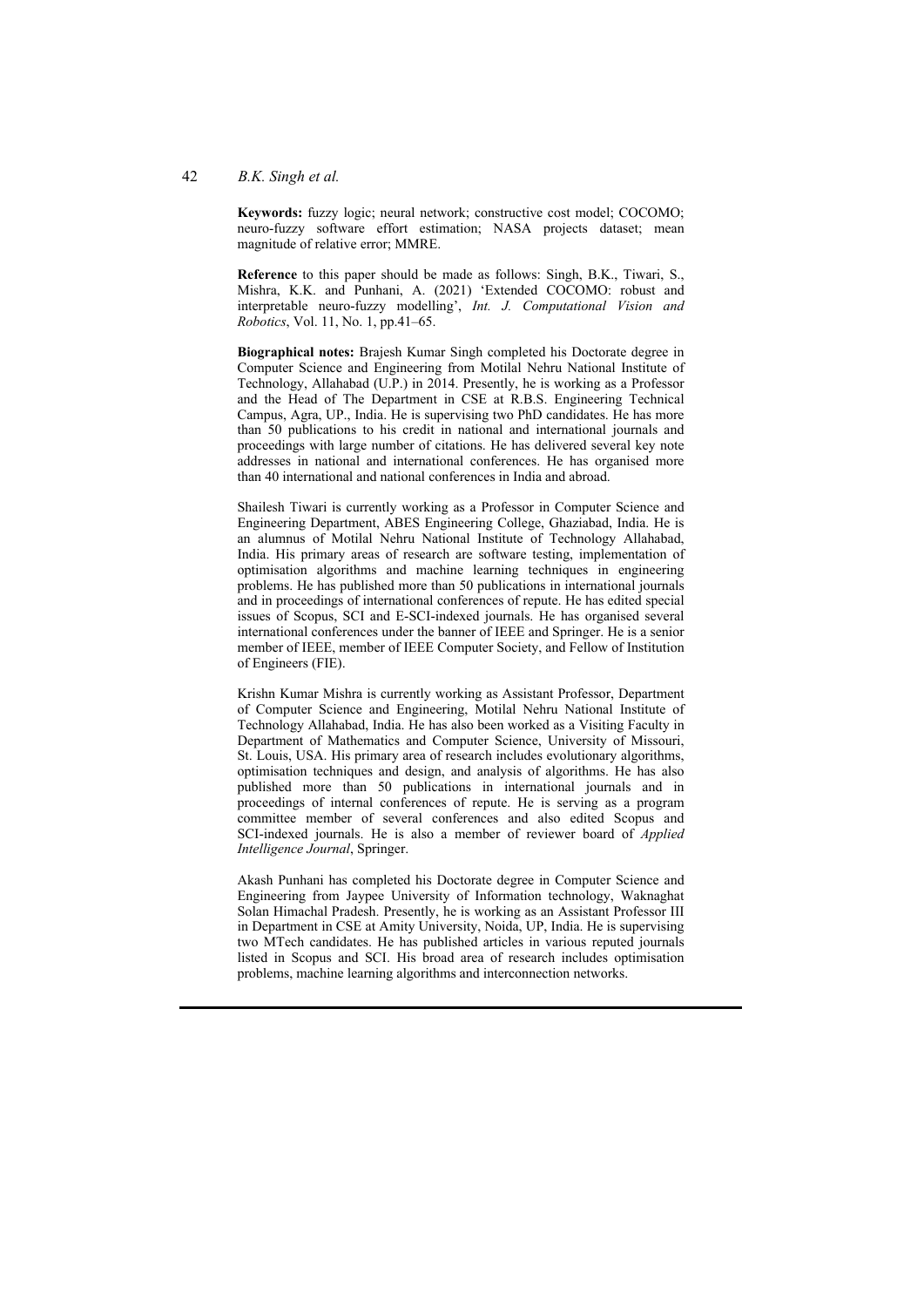#### **1 Introduction**

The fineness of the software developed and the yield of the software development process depend on the perfect estimation of production cost and causes that affect the development environment. Perfect estimation can be achieved by well-understood and closely linked software development process with software estimation process (Yu, 1990).

Many software estimation models (Boehm et al., 1981; Matson et al., 1994; Pillai and Nair, 1997; Shepperd and Kadoda, 2001) have been developed over the last few decades. Still, finding the right model for software cost estimation has become most difficult task of the organisations dealing in software development. Heemstra (1992) highlighted the importance of estimation models and there reliability. Constructive cost model (COCOMO) is among one of popular approach used in recent years. In this paper, an extended version of COCOMO has been used. This extension is done with the help of two very popular tactics, i.e., ANN and fuzzy logic, which ultimately provide the foundation for estimation models (Dote and Ovaska, 2001; Mitra and Hayashi, 2000) by avoiding the problem of large variance in cost estimations of similar projects (Garratt and Hodgkinson, 1999).

In the last three decades most estimation models are either regression models also known as parametric models or soft computing-based models. In the 1980s, the parametric models (Albrecht, 1979; Albrecht and Gaffney, 1983; Kemerer, 1987; Putnam, 1978) were widely used for comparing datasets of numerous dimensions in different situations with poor predictions (Kemerer, 1987; Kitchenham and Taylor, 1985). Kemerer (1987) analysed 15 business applications using four models: COCOMO (Boehm et al., 1981), estimacs (Putnam, 1978), function points (Albrecht and Gaffney, 1983), and SLIM (Putnam, 1978). Error estimation was reported in range of 72% to 85% of MMRE. Tests were made on three models: SLIM, COCOMO, and Jensen's (1983) model and reported MMRE in the range of 70% to 90%.

During the 1990s, non-parametric modelling techniques such as machine learning algorithms and analogy were also included in comparative studies of software estimation. Shepperd and Schofield (1997) studied analogy-based modelling technique and found it better in comparison to stepwise regression analysis in cases in terms of error. Mukhopadhyay and Kekre (1992) worked on same project dataset which was used by Kemerer and found that case-based reasoning (CBR) analogy model is better than other analogy models, performed better than COCOMO. Finnie et al. (1997) study various models using regression techniques using functional point (FP), ANN and CBR on data collected from 17 organisations with total of 299 projects. The study reveals that CBR has performed better than all other techniques under consideration. Srinivasan and Fisher (1995) took account of comparison in: regression trees, FP, ANN, COCOMO, and SLIM. The performance of regression trees was better than COCOMO and SLIM and found that function point-based artificial neural networks (ANN) prediction models performed better than regression trees. Briand et al. (1992) compared the COCOMO, stepwise regression, and machine learning-based optimised set reduction (OSR) non-parametric technique based on COCOMO and the Kemerer datasets. OSR performed significantly better than other two. Jorgensen (1995) applied various variable regression equations, numerous variants of ANN, and blends of OSR with regression techniques on 100 projects for accurate model development. He found that it is good to use two models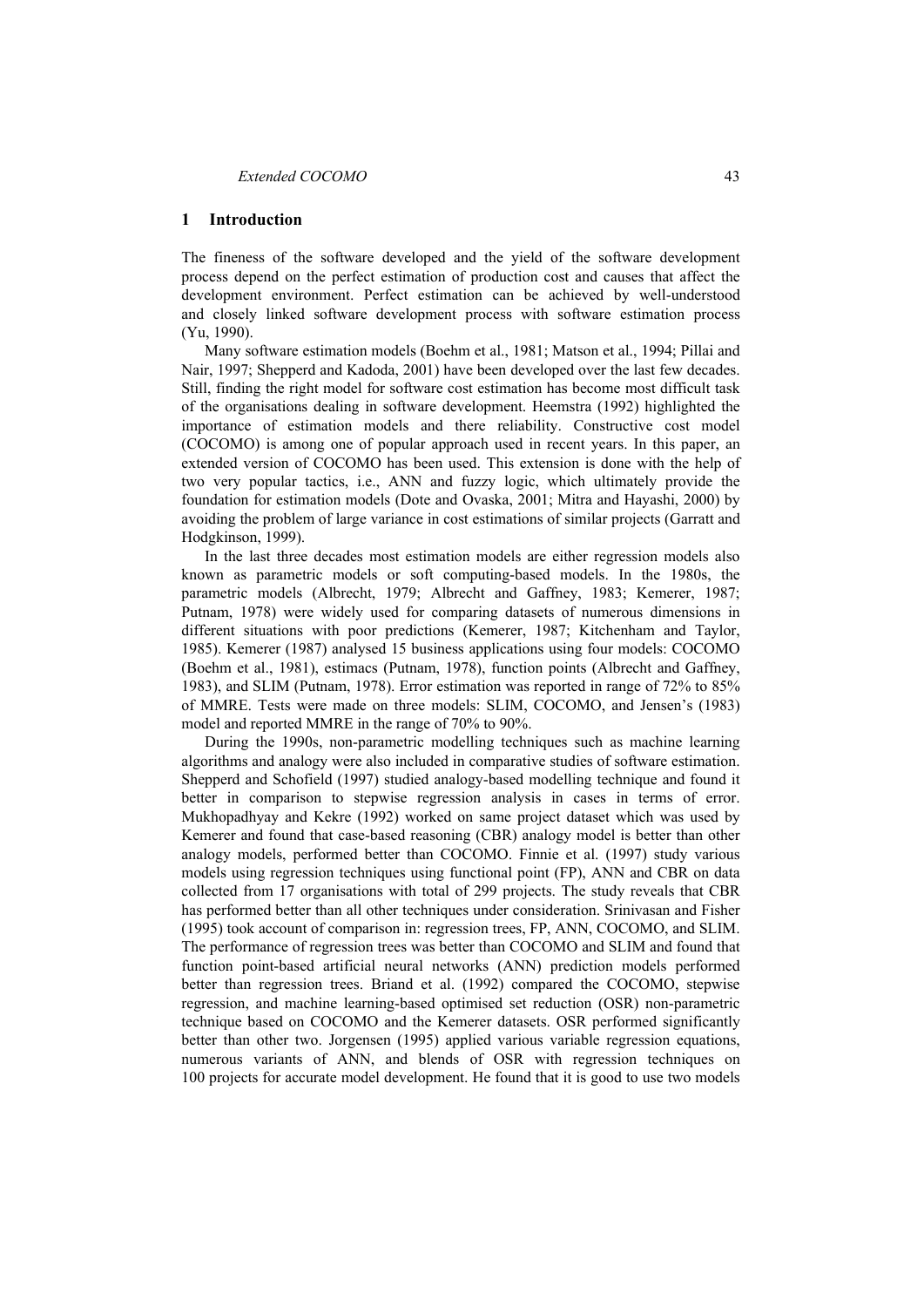of multiple regressions but the fusion of OSR and regression is best. In general, Jorgensen (1995) recommended that more refined estimation models such as OSR along with expert judgment should be used to ascertain the funds and resources in those models. Although parametric techniques are considered in almost all of the research investigations based on comparison between various cost estimation methods, but their results are not always same and showing variations as per used techniques. These variations in the results various methods are due to the difference in the experimental designs of the models, even the same dataset is used in all those methods. Moreover, in many studies, small datasets from different software development environments have been used. Above difficulties made tough to conclude which models is efficiency. Our research work includes contributions of assessing and comparing most of the commonly used cost modelling techniques with company specific and multi-organisational data in software engineering and project management, which allows the relative utility of multiorganisational databases to be evaluated. In Boehm (2017) highlighted the 4P's (product, process, property, and personnel options) that makes this challenge more tough for the prediction of exact effort estimation. Till now, various advance prediction models are explored to predict the actual cost of the effort required. Ghatasheh et al. (2019) suggested the use of firefly algorithm for the software cost estimation. Mustapha et al. (2019) suggested the used of advance decision making technique random forest for the prediction. Venkataiah et al. (2019) suggested the use of spiking neural network to help in the estimation. Still there is a need for the perfect model to be developed for the prediction of the effort and cost estimation. A similar hybrid model based on the COCOMO and neuro-fuzzy has been proposed to get the cost estimation. The same have been evaluated on the popular metrics that are mean magnitude of relative error (MMRE) and *PRED*(*k*).

The following paper has been divided into six sections. The current section introduces the software cost estimation and its importance. Section 2 of the paper describes the problem statement and research methodology used to solve the problem. In Section 3, the proposed approach is being discussed. Section 4 describes the matrices used for the evaluation. The results obtained are elaborated in Section 5 and finally Section 6 concludes the article.

# **2 Problem description and research methodology**

The several cost estimation techniques which are being used, may be clustered in following two most important categories:

- 1 statistical models
- 2 soft computing techniques-based models

## *2.1 Statistical models*

These models are designed on the basis of statistical study of the past software projects like COCOMO (Boehm et al., 1981), Putnam's (1978) SLIM and Albrecht's function point methods (Kan, 2002) uses previous projects and are using simple linear regression. COCOMO and SLIM, both take project size in lines of code as the major input to their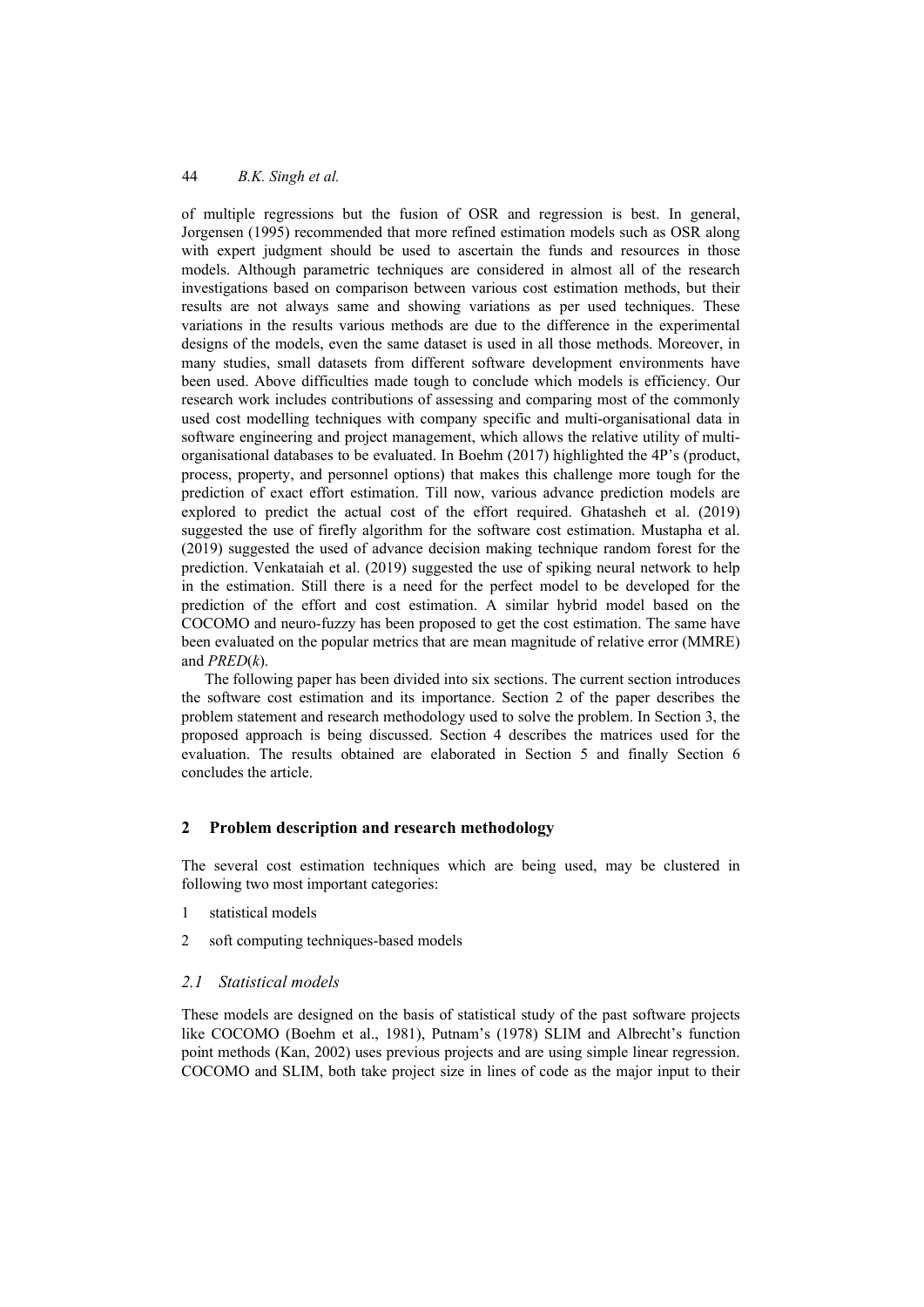models which is least known at the early stage in the project. These models have three major limitations:

- 1 Attributes and their relationships used to predict software development effort are time dependent and/or may differ for software development environments (MacDonell and Gray, 1998).
- 2 Accurate software size estimation in terms of source lines of code (SLOC), number of user screens, interfaces, complexity, etc., are the parameters desirable in existing statistical models at very early in development process when uncertainty surrounds the most.
- 3 Lack of categorical data handling capabilities and most importantly lacking logical reasoning capabilities and their inability to draw some valid conclusions or to take appropriate decisions based on recently available data (MacDonell and Gray, 1998).

# *2.2 Soft computing techniques-based models*

To avoid the weaknesses of statistical models, many studies contributed to explore soft computing-based models (Du et al., 2015; Jodpimai et al., 2010; Malathi and Sridhar, 2011; Sandhu et al., 2008; Saxena and Singh, 2012). These models have the capabilities to learn from historical data to adequately model the complex relationship between multiplicative factors (cost drivers).

## Figure 1 A neural network estimation model



# **Data Inputs**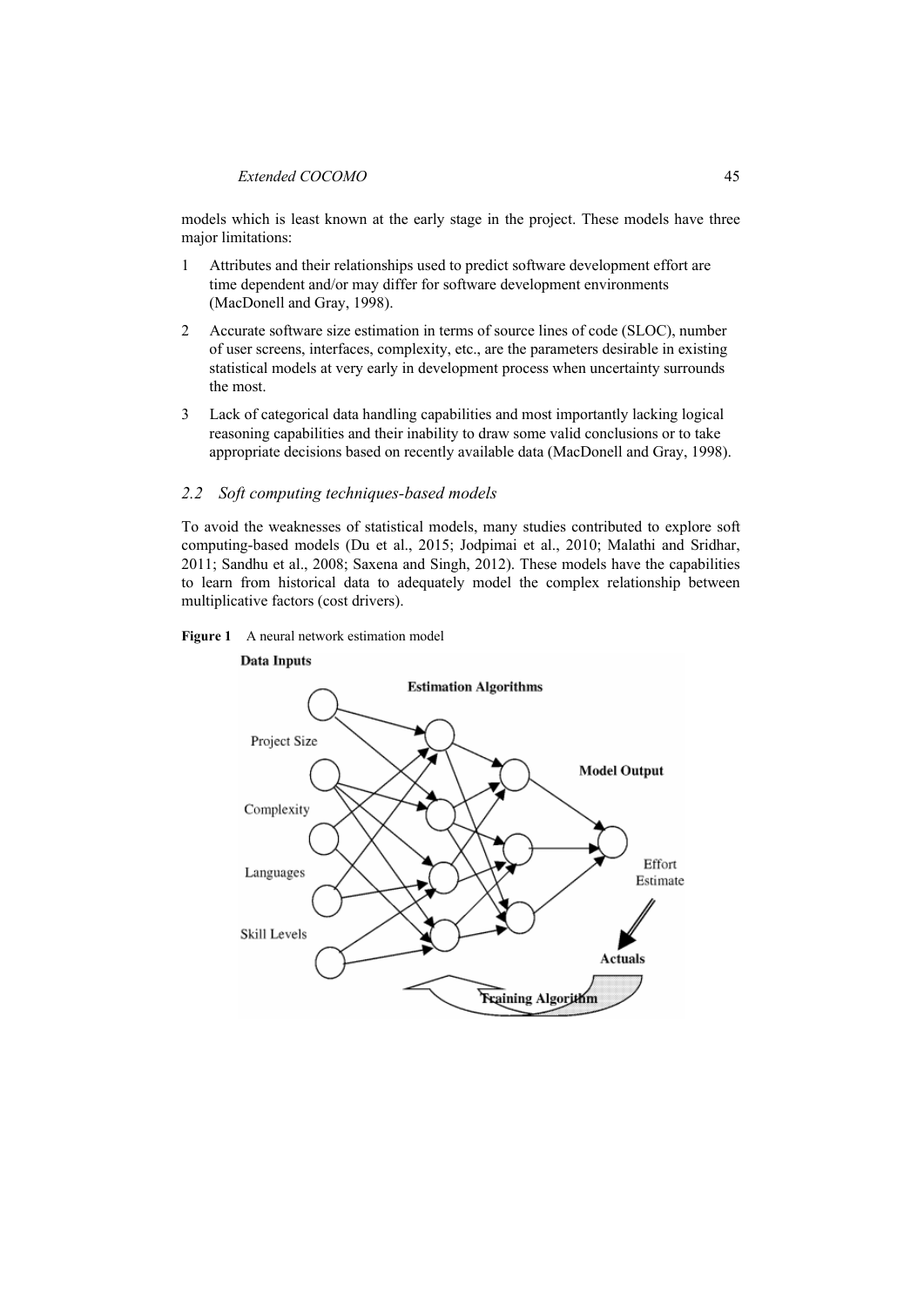According to Gray and MacDonell (1997), neural network is most commonly used software estimation model building technique in alternative to mean least squares regression technique. Neural networks works on the concept of 'training' in which experience data is used for learning. In the context of software estimation, Gray described one of the various types of neural network, a 'back-propagation trained feed-forward' network, which is the most widely used form of a neural network (Gray and MacDonell, 1997) as shown in Figure 1. From Figure 1, it can be observed that five parameters are provided to the input layer of the neural network and one output is generated.

In the development of such a neural network-based model, first step is to develop an appropriate structured form consisting of neurons, or network connections using nodes by based upon the various layers, i.e., input layer, hidden layers and output layer, number of neurons within each layer, and also the type of arrangement of linking these neurons. Once the network has been established, next step is to train the model by producing historical set of project data inputs with available actual values of project cost. A weighted sum of corresponding inputs is computed by each neuron in the network and an output, above certain threshold is provided. The network model then iterates according to the specified training algorithm. The delta value specification is important factor to avoid over training of known historical data. Some of the very early works including those of Boehm et al. (2000) and Kumar et al. (1994) indicate that the neural networks are highly applicable to the software cost estimation. Many researchers used neural networks in cost estimation, which are reported in Idri et al. (2007), Li (2010), Sheta et al. (2008), Venkatachalam (1993) and Vijayakumar (1997).

Since its foundation by Zadeh in 1965, fuzzy logic has been a valuable concept in recent time to solve highly complex problems where the mathematical modelling of these problems is too difficult or impossible. It is also helpful in reduction of the difficulty of prevailing results and escalation in the availability of control systems-based theories. Description of human reasoning-based logic is sometime inadequate for two truth-values, i.e., true ('1') and false ('0'). Such type of human reasoning can be solved by fuzzy logic, which maps an input space to output space and uses the whole interval between 0 and 1.

#### *2.2.1 Fuzzy set and membership functions*

Fuzzy set is a set, in which at least one element have fractional degrees of membership. It is defined on a universe of discourse (UOD)  $\chi$ , and maps the element of  $\chi$  into set members which denote the membership of the UOD in the set. Membership function is a mathematical expression to specify rate that a particular element belong to particular a fuzzy set (Zadeh, 1994).

A fuzzy set is normalised if its largest membership value equals 1.Classical sets admit memberships of either 0 or 1. We therefore have membership function  $\mu_A(x)$  of x in a classical set A, as a subset of UOD  $\chi$ , as described by equation (1):

$$
\mu_A(x) = \begin{cases} 1 & \text{if } x \in A \\ 0 & \text{if } x \notin A \end{cases}
$$
 (1)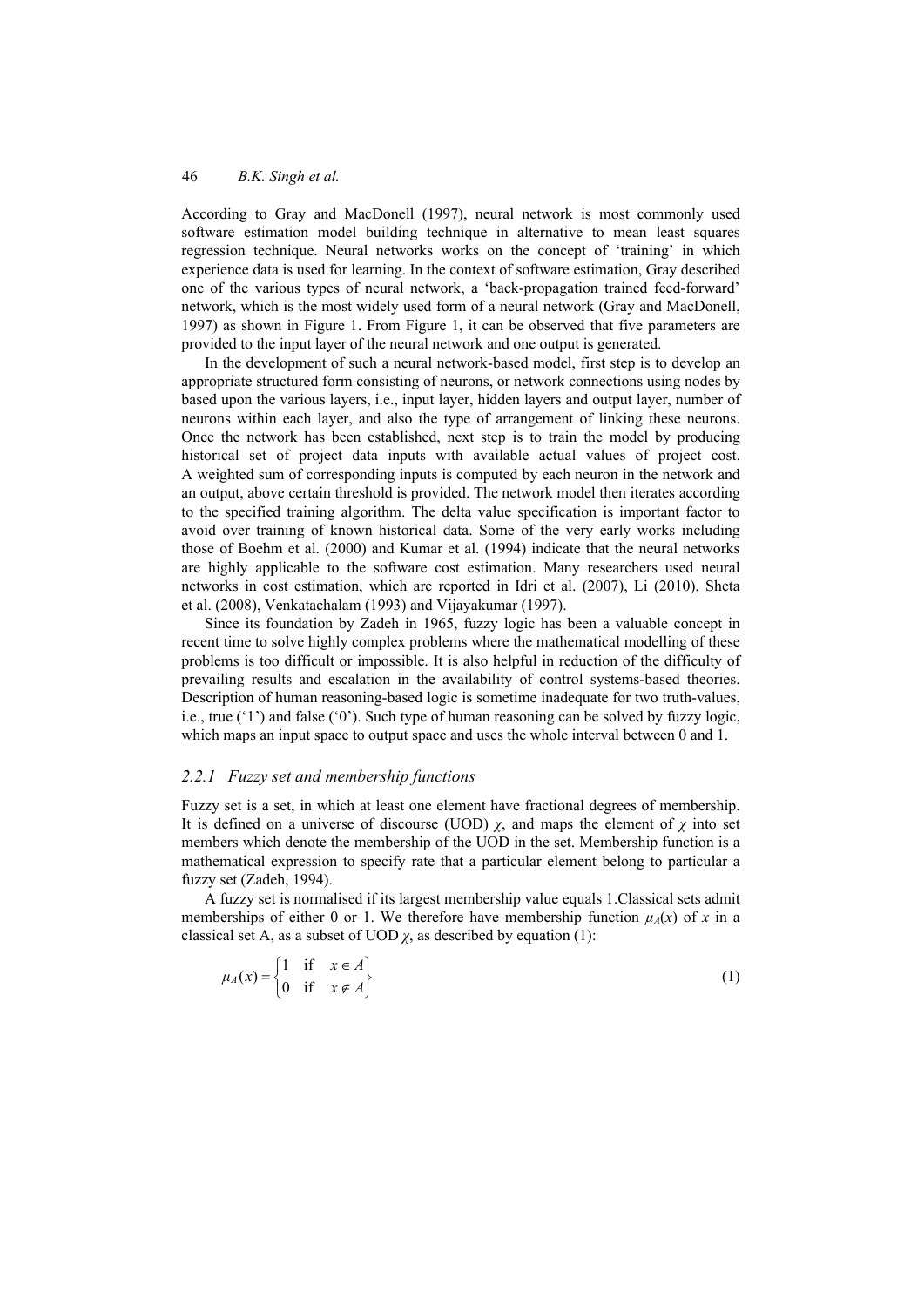This is where fuzzy set comes into action. Fuzzy sets admit continuum memberships between 0 and 1 as represented in the equation (2):

$$
\mu_A(x) : \chi \to [0,1] \tag{2}
$$

In practice, membership functions usually take on one of the three different standard equations and shapes, i.e., triangular, trapezoidal, and Gaussian.

1 *Triangular:* Figure 2 describes the graphical representation of the membership function and the equation based on the figure for the membership is described by equation (3). Figure 2 shows that membership function is convex membership function as it increase initially and then decreases keeping the monotonicity.

$$
\mu(x) = \begin{cases}\n\frac{x-a}{b-a} & \text{if } x \in (a, b) \\
\frac{c-x}{c-b} & \text{if } x \in (b, c) \\
0 & \text{otherwise}\n\end{cases}
$$
\n(3)

2 *Trapezoidal:* Figure 3 describes the graphical representation of the membership function and the equation based on the figure for the membership is described by equation (4). Figure 3, it can be observed that the core is the range form *b* to *c*.

$$
\mu(x) = \begin{cases}\n\frac{x-a}{b-a} & \text{if } x \in (a, b) \\
1 & \text{if } x \in (b, c) \\
\frac{c-x}{c-b} & \text{if } x \in (c, d) \\
0 & \text{otherwise}\n\end{cases}
$$
\n(4)

3 *Gaussian:* Figure 4 describes the graphical representation of the membership function and the equation based on the figure for the membership is described by equation (5). The parameter *a* and *b* are used to describe the shape of the Gaussian functions.

$$
\mu(x) = \exp\left(-\frac{(x-a)^2}{2b^2}\right) \tag{5}
$$

**Figure 2** Describes the triangular membership function (see online version for colours)

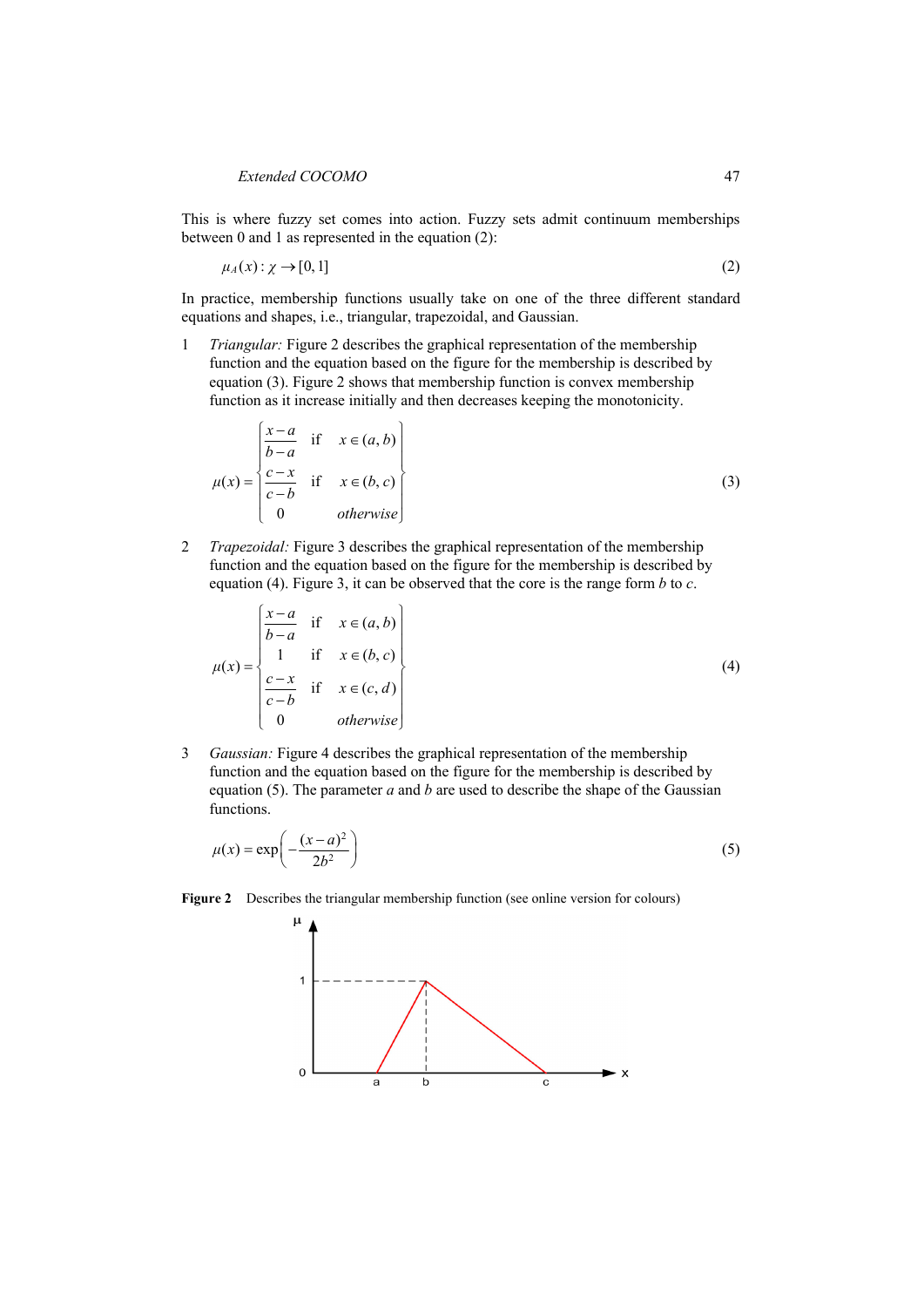



**Figure 4** Describes the Gaussian membership function (see online version for colours)



#### **3 Proposed approach**

### *3.1 Architecture of the proposed approach*

The proposed integrated neuro-fuzzy approach for software effort estimation is represented in Figure 5. The integrated neuro-fuzzy approach is consisting of two major components:

- *Fifteen sub-models (NF<sub>i</sub>)*: there are 15 independent sub models. For every sub-model, input value is used for cost driver ratings, and output is for revised effort multiplier value (*REM<sub>i</sub>*). The *REM<sub>i</sub>* is used as the input to the integrated approach of function point and COCOMO.
- *Integrated approach:* input belongs to the software size, values of corresponding projects modes and the output is the value of  $NF_i$  in terms of revised effort multipliers. Resultant value represents software effort estimation.

### *3.2 Sub-model NFi*

The adaptive neuro-fuzzy inference system (ANFIS) (Jang, 1993; Shi et al., 1996) is adopted here to device neuro-fuzzy model. As the name suggests, an adaptive system is a network structure in which nodes are connected through directional links. These nodes may be partly or fully adaptive in nature, and their outputs are related to the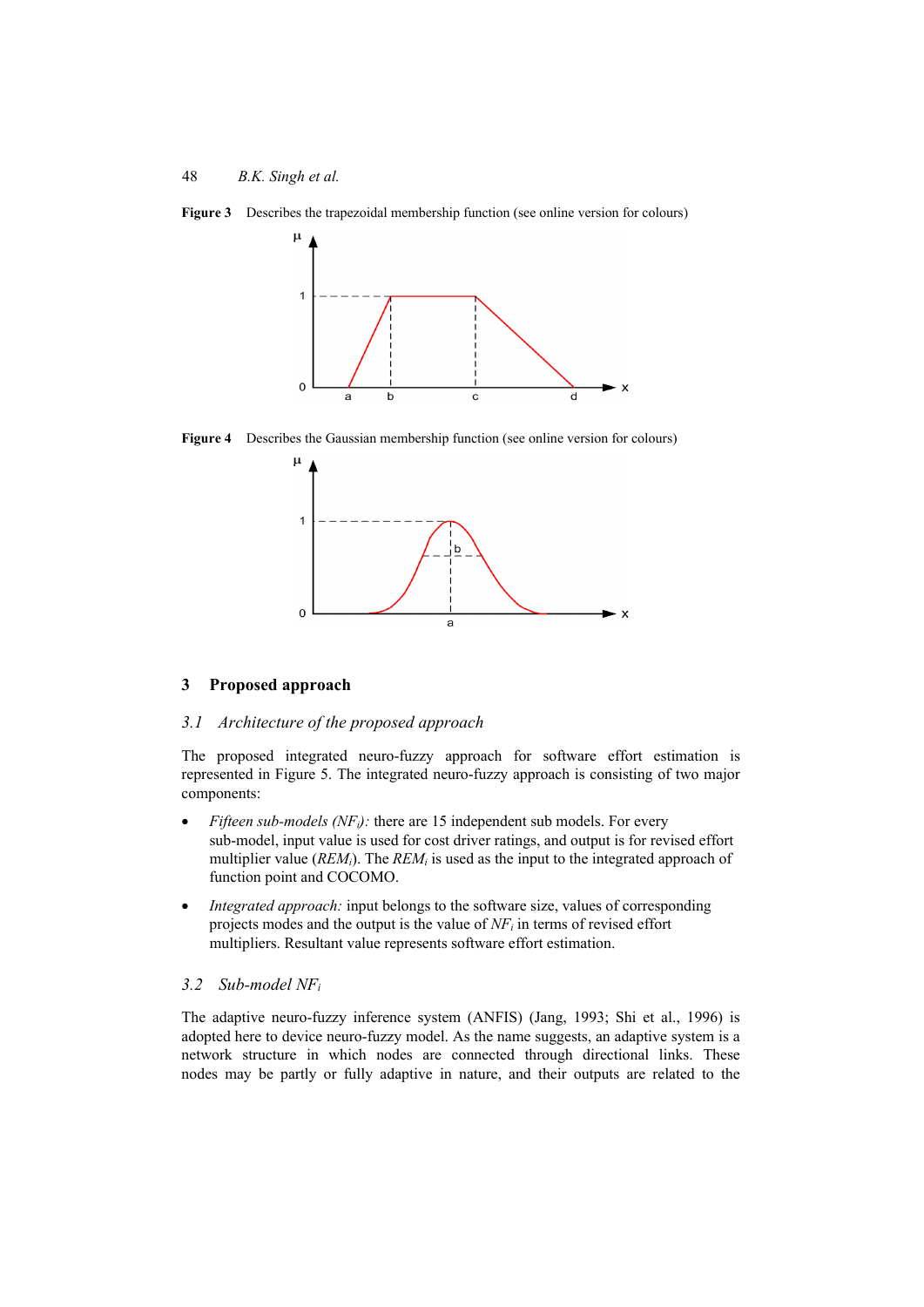parameter(s) associated to these nodes. Hybrid learning rule postulates the method for the minimisation of prescribed error measure using these parameters. All 15 cost drivers and their six qualitative rating levels of COCOMO have been used in the proposed neuro-fuzzy model. Here for each neuro-fuzzy sub model (*NF<sub>i</sub>*), we denote CD<sub>i</sub> as the *i*<sup>th</sup> effort multiplier where  $i = 1, 2, ..., 15$ . Here, *CDR<sub>ij</sub>* is represented as the  $j<sup>th</sup>$  rating input value of the  $i^{\text{th}}$  cost driver  $CD_i$  of  $NF_i$  and revised multiplier value  $REM_i$  is the corresponding output.



**Figure 5** Proposed neuro-fuzzy-based effort estimation approach

**Figure 6** Sub-model (*NFi*) structure of neuro-fuzzy approach



In Figure 6, 15 sub-models (*NFi*) all together create a proposed approach structure whose functionality is similar to Takaki and Sugeno's (Jang, 1993) one-input – one-output type of fuzzy rule base system. This system contains simplified if-then fuzzy rules as described below by (1):

If 
$$
CDR_i
$$
 is  $A_{ij}$ , then  $f_j = CD_{ij}$ ,  $j = 1, 2, ..., 6$  and  $i = 1, ..., 15$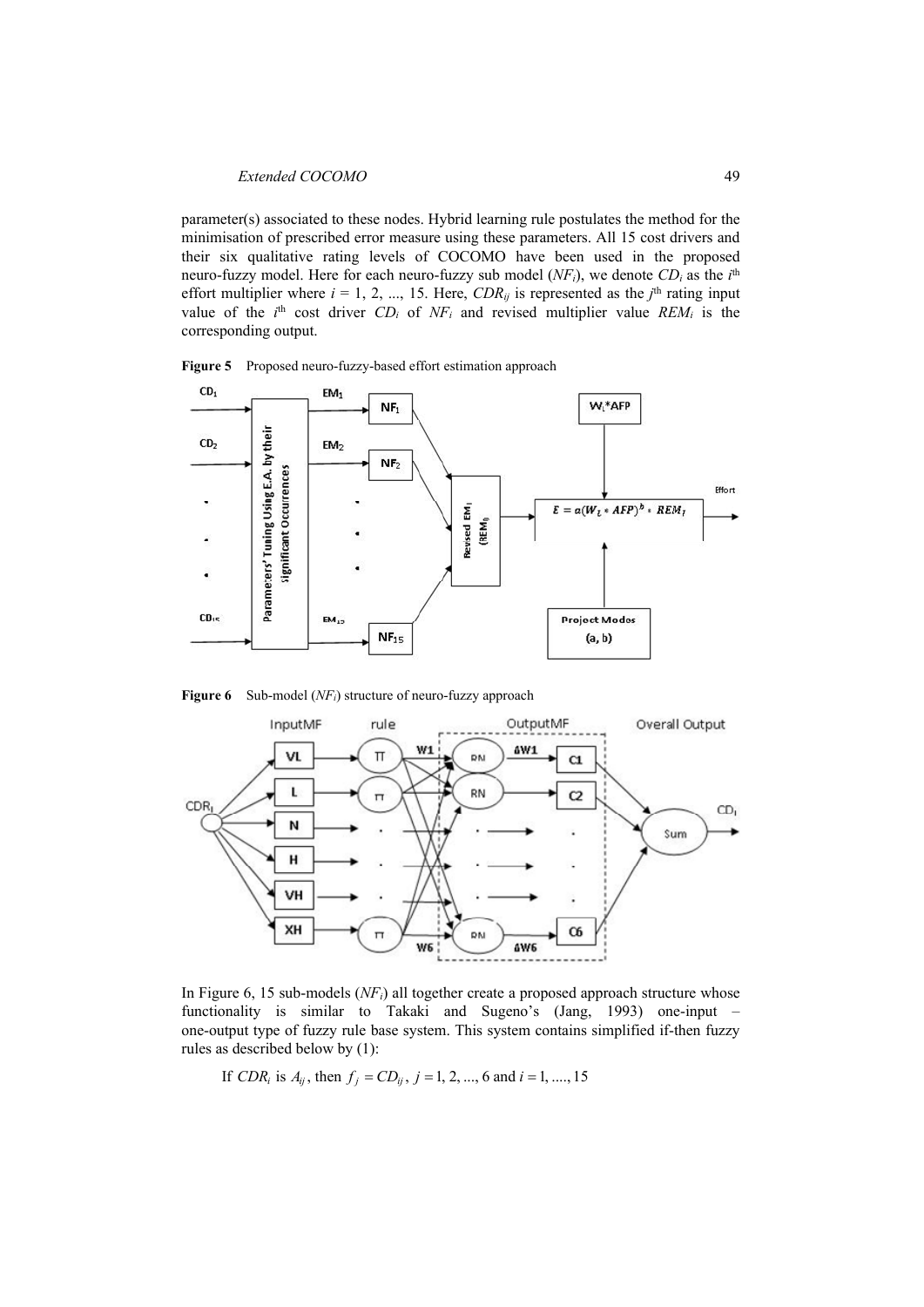where *CDR<sub>i</sub>* is the linguistic variable and  $A_{ij}$  is the fuzzy set that defines the rating of linguistic terms like 'very low' to 'extra high'. Corresponding multiplier value of the cost driver *CDi* is represented by *CDij*.

There are four functioning and processing levels named as inputMF, rule, outputMF and overall output. Functioning of each processing element of that level is of the same nature.

# *3.2.1 InputMF*

At this level, membership function of  $A_{ij}$ <sup>th</sup> processing element (rating values shown in rectangular boxes) states the point to which the certain input  $CDR<sub>i</sub>$  fulfils the linguistic property variable  $A_{ii}$ . Generally, the membership function of  $CDR_i$  to be Gaussian curve built-in with maximum assumed to be 1 and minimum assumed to be 0 as stated below:

$$
\mu A_{ij} (CDR_i) = \exp\left(-\frac{(x-a)^2}{2b^2}\right) \tag{6}
$$

 *Rule:* at the next level of processing, the processing element labelled as ∏, performs the product of inputs to the perceptron to get the weighted output  $(W_{ii})$  such as:

$$
W_{ij} = \mu A_{ij} (CDR_i) \tag{7}
$$

Here,  $\prod$  shows that output is true if all inputs are true.

• *OutputMF:* in this processing unit, the elements named as RN represent a normalisation factor for the rules, which produce the weight corrections. It is the ratio of  $j<sup>th</sup>$  weighted output to the sum of all  $k$  weighted outputs.

$$
\Delta W_{ij} = \frac{w_{ij}}{\sum_{k=1}^{6} W_k}
$$
\n(8)

where  $j = 1, 2, 3, ..., 6$ .

Output membership function  $(O_j)$  of  $j^{\text{th}}$  element is the product of the element weight corrections and the consequent parameter  $(C_{ij})$  is given by:

$$
O_j = \Delta W_{ij} C_{ij} \tag{9}
$$

 *Overall output:* the circle node labelled as sum is computed by summing all output membership incoming signals, i.e.:

$$
Sum = \sum_{j=1}^{6} \Delta W_{ij} C_{ij}
$$
 (10)

## *3.3 Proposed hybrid learning algorithm*

Before applying the proposed algorithm which is hybrid optimisation method, the ANFIS is trained in 16 steps by using least square method and back propagation gradient descent algorithm for the 15 cost drivers of COCOMO. The flow chart for training the ANFIS is given in Figure 7.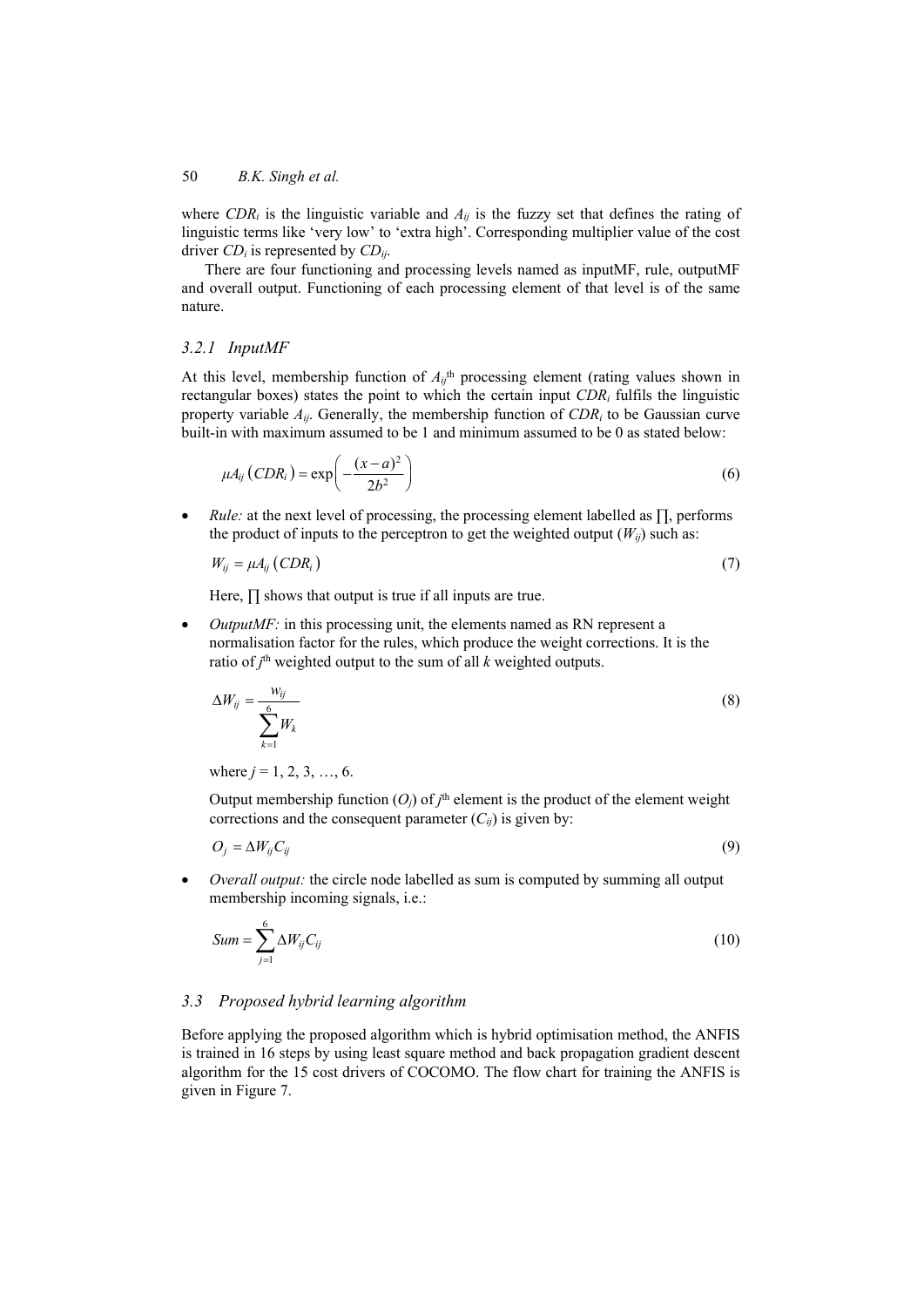**Figure 7** Flow chart for training the ANFIS



The parameters of proposed algorithm are as follows:

- *T* training set for 15 cost drivers
- *X* input training vectors
- *t* output training vectors
- *Rn* real valued inputs in the form of an *n*-dimensional vector
- *Rm* real valued outputs in the form of an *m*-dimensional vector
- *n* linear neurons
- *d* number of project datasets
- *p* hidden sigmoid neurons
- *m* output sigmoid neurons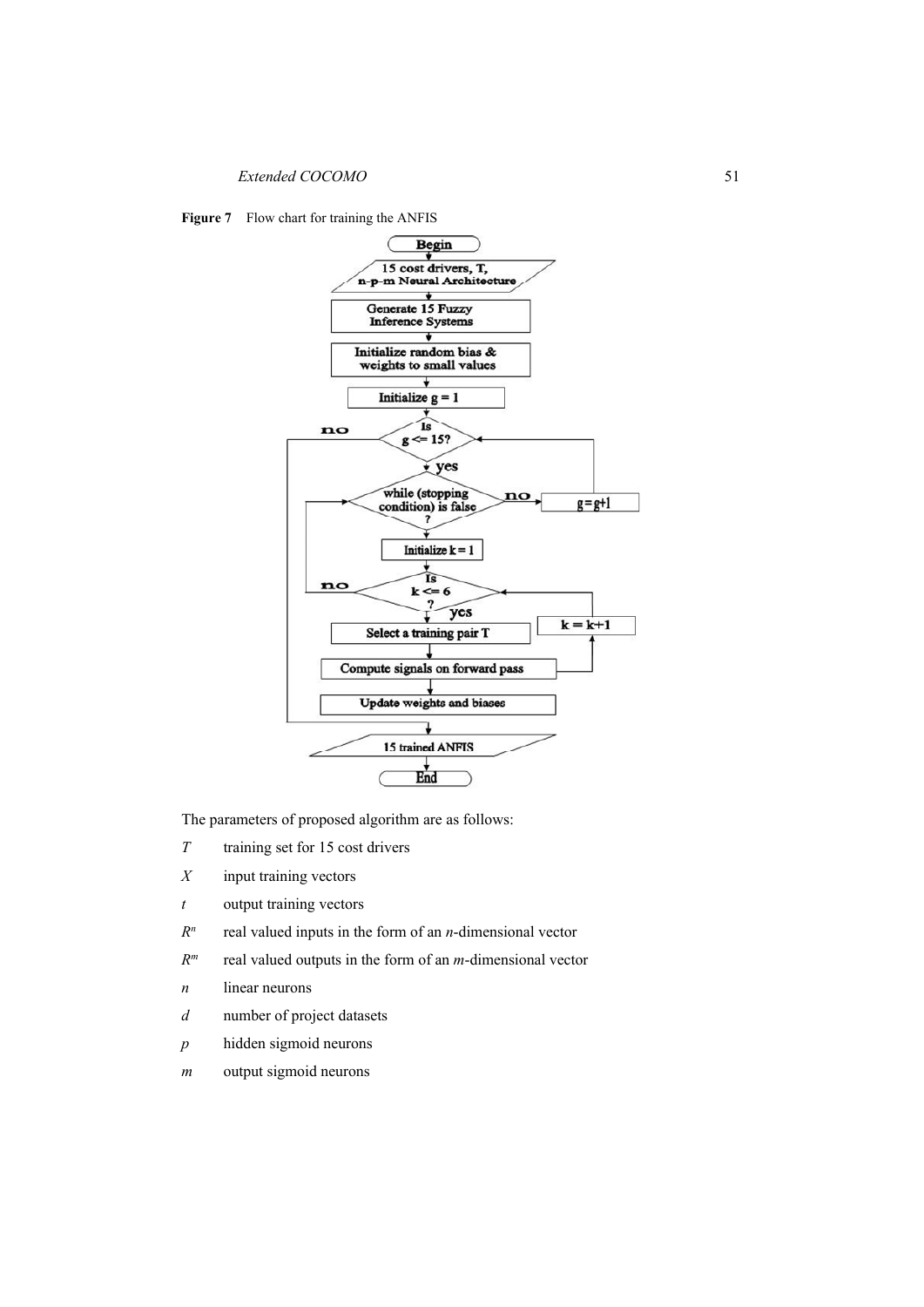#### 52 *B.K. Singh et al.*

- $\alpha$  momentum  $(\alpha > 0)$
- *η* learning rate
- *τ* error tolerance
- *v* biases
- *w* weights
- $\epsilon$  pattern error
- *z* hidden unit
- *Z* activation function for hidden unit
- *y* output unit
- *Y* activation function for output unit
- $\delta$  error information
- Δ*W* bias correction and weights correction for output unit
- Δ*V* bias correction and weights correction for hidden unit.

The stepwise details of the algorithm are as follows: Given:

- 1 15 cost drivers with their values.
- 2 A training set *T* comprising vectors  $X_{g_k} \in \mathbb{R}^n$ .
- 3 Desired output vectors  $t_{gk} \in R^m$ .
- 4 *n*-*p*-*m* architecture neural network *N*.

where  $g = 1$  ……  $15, k = 1$  …… *d*.

## *3.3.1 Generate the 15 fuzzy inference systems (FISs)*

Step 1 Create a mapping between input and output membership functions along with the ratings of each cost driver. This mapping is defined by the fuzzy rules of Takagi and Sugeno (1983) type.

So we can define Fuzzy rules to develop 15 FISs.

Step 2 15 FISs (*FUZ*(15)) of Takagi and Sugeno type for corresponding 15 cost drivers are developed by following sequence of steps:

First take Gaussian input membership function for ratings of all 15 cost drivers.

Select constant as output membership function for ratings of all 15 cost drivers.

## *3.3.2 Initialise the FIS*

Step 3 Set  $FUZZ(1:15, 1) = FUZ(15)$ .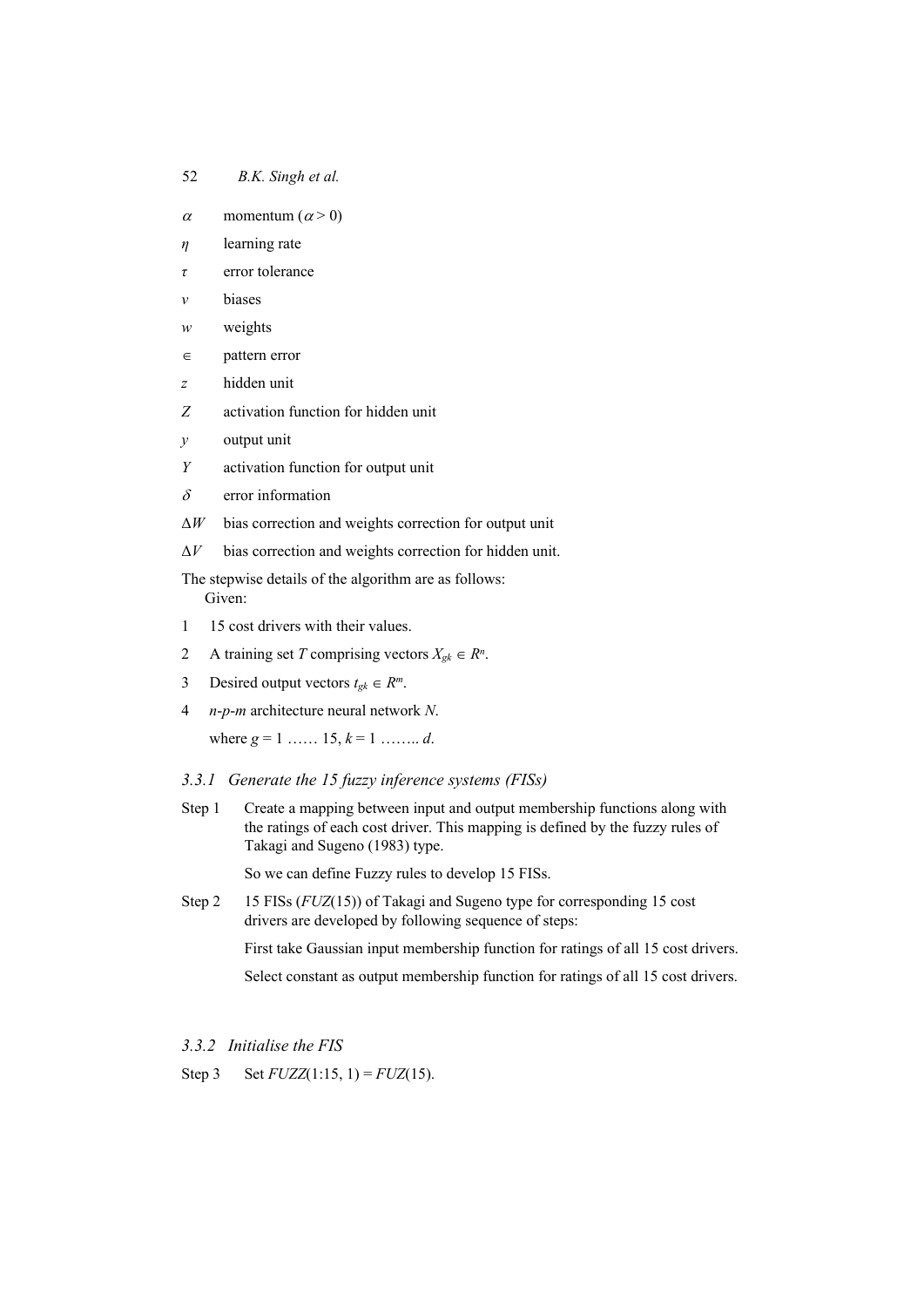Set  $mf(1) = gauss, mf(2) = tri, mf(3) = trap.$ Set  $i = 1, j = 1$ .

- Step 4 Repeat Step 5 until  $(i \le 15)$ .
- Step 5 Repeat Steps 6 to 22 until  $(j \le 3)$ .
- *3.3.3 Train the FIS by applying following steps*
- *3.3.3.1 Initialisation of bias and weights*
- Step 6 Initialise random bias  $v_{ij}$  to small values, set  $\Delta v_{ij}^0 = 0$ ,  $i = 0, \ldots, n; j = 1 \ldots p$ . Initialise random weight  $w_{jk}$  to small values, set  $\Delta w_{ik}^0 = 0, j = 0, \ldots, p;$  $k = 1$  ..... *m*. Set  $k = 1$ ,  $\alpha$ ,  $\eta$  and the error tolerance  $\tau$  as desired.
- Step 7 For  $g = 1$  to 15 repeat Steps 6–13.

Step 8 Repeat Steps 7–13 until 
$$
\varepsilon = \frac{1}{T} \sum_{k=1}^{T} \varepsilon_k < \tau
$$
 is false.

Step 9 For every training pair  $(X_{gk}, t_{gk}) \in T$ . Do Steps 8–13.

## *3.3.3.2 Compute signals on forward pass in the following sequence*

- Step 10 At selected training pair  $(X_{gk}, t_{gk})$ , every input perceptron receives the input signal  $x_i$  and transfer these feeds to the adjacent layers with the hidden units.
- Step 11 Every hidden unit  $(z_j, j = 1, \ldots, p)$  adjacent to input layer adds the product input with the weights as per the equation:

$$
z_{-inj} = V_{oj} + \sum_{i=1}^{n} x_{gi} v_{ij}
$$
 (11)

After that, function  $Z_i = f(z_{ini})$  is applied to all layers of output units.

where BINARY SIGMOIDAL function for hidden unit is given as:

$$
f(z_{\text{inj}}) = \frac{1}{1 + e^{-\lambda z_{\text{inj}}}}
$$
\n(12)

Step 12 Every output perceptron  $(y_k, k = 1, \ldots, m)$  performs the summation of weighted input values it receives:

$$
y_{-ink} = w_{ok} + \sum_{j=1}^{n} Z_j w_{jk}
$$
 (13)

And applies its BINARY SIGMOIDAL function generate final output value.

$$
Y = f(y_{-ink})
$$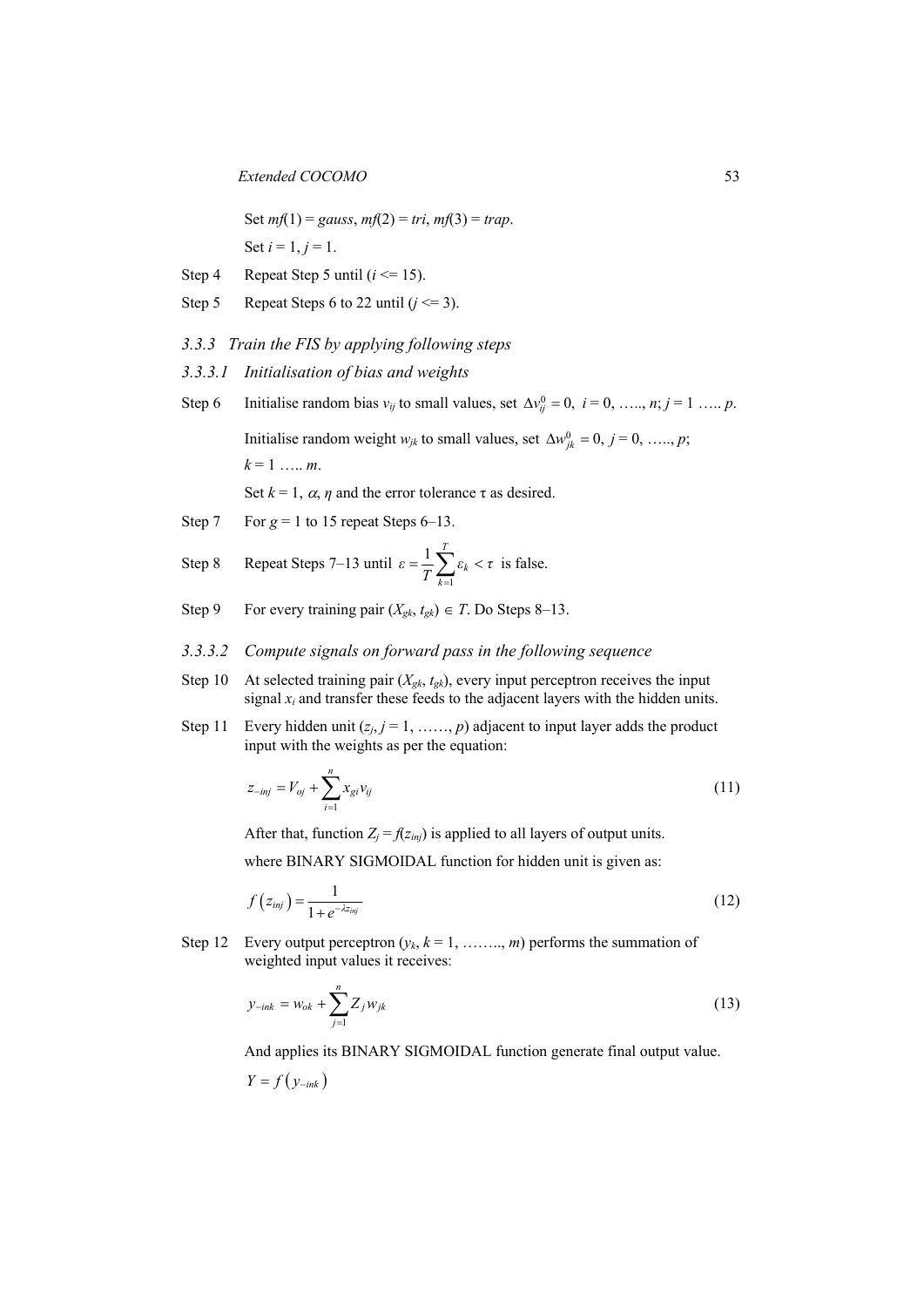where BINARY SIGMOIDAL function for output unit is given as:

$$
f(y_{-ink}) = \frac{1}{1 + e^{-\lambda y_{-ink}}} \tag{14}
$$

- *3.3.3.3 Applying least square method for calculating the errors and back propagating the errors*
- Step 13 The error in the produced output from output perceptron is estimated with the help of target and input pattern known to us.

$$
\delta_k = (t_{gk} - y_k) f(y_{-ink}) \tag{15}
$$

Step 14 Similarly the error information term for the input layer is estimated:

$$
\delta_j = \delta_{\text{link}} f(z_{\text{inj}}) \tag{16}
$$

where delta inputs are calculated as:

$$
\delta_{\text{link}} = \sum_{k=1}^{m} \delta_j w_{jk} \tag{17}
$$

## *3.3.3.4 Correction of weights and biases for updating FIS parameters*

Step 15 Correction in the weight is calculated as described below:

$$
\Delta W_{jk} = \alpha \delta_k z_j \tag{18}
$$

Similarly the bias correction at the input layer is described below:

$$
\Delta W_{ok} = \alpha \delta_k \tag{19}
$$

Consequently

$$
\Delta W_{ok}(new) = \Delta W_{ok}(old) + \Delta W_{ok}
$$
\n(20)

$$
\Delta W_{jk}(new) = \Delta W_{jk}(old) + \Delta W_{jk}
$$
\n(21)

Correction in the weight is described as:

$$
\Delta V_{ij} = \alpha \delta_j x_{gi} \tag{22}
$$

And change in bais at the input stage is described below:

$$
\Delta V_{oj} = \alpha \delta_j \tag{23}
$$

Consequently

$$
\Delta V_{ij}(new) = \Delta V_{ij}(old) + \Delta V_{ij}
$$
\n(24)

$$
\Delta V_{oj}(new) = \Delta V_{oj}(old) + \Delta V_{oj}
$$
\n(25)

Step 16 15 ANFIS will be generated as output.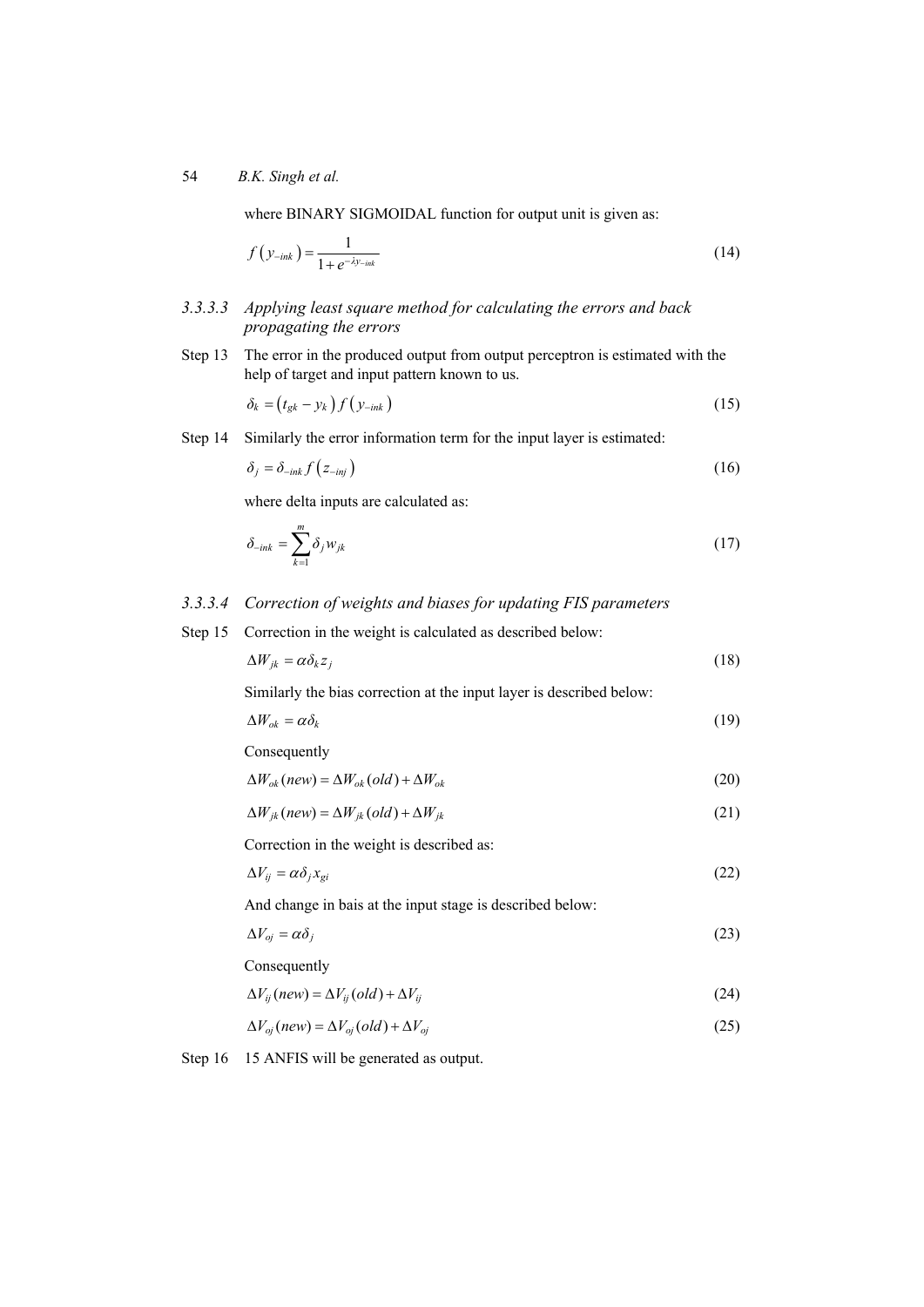*3.3.4 Evaluate 15 ANFIS and update FIS* 

Step 17 *em*(1:15) = evaluate *FUZZ*(1:15, *j*).

- Step 18 Calculate *MMRE*(*j*).
- Step 19 Update membership function of  $FUZZ(I, i) = mfi$ .
- Step 20 If  $(j = 3)$ .
- Step 21 Set  $FUZZ(I, j)$  to  $mf(j)$  where *j* corresponds to minimum  $MMRE[j]$ .
- Step 22  $i = i + 1$ .

Step 23 Get the ANFIS with updated membership functions.

## **4 Evaluation criteria**

For the performance the two parameters are selected they are *MMRE* and *PRED*(*L*). *MMRE* is the average of magnitude of relative error. *PRED* describes the ratio of project having relative error less than *L*.

$$
MRE_i = \frac{|estimated\;effort_i - actual\;effort_i|}{actual\;effort}
$$
\n(26)

As we have *N* project so we have to calculate the *MRE* of each project which implies that in the above equation  $1 \le i \le N$ . Finally the average of these values is the MMRE of the approach under test. The formula of MMRE as follows:

$$
MMRE = \frac{1}{N} \sum_{i=1}^{N} MRE_i
$$
\n(27)

Another parameter for evaluation is the prediction at level *L*,  $PRED = \frac{k}{N}$ .

To find the value of '*k*' we count all the number of projects for which the  $MRE \leq L$ and *N* is the total number of observations.

#### **5 Result and discussion**

#### *5.1 Dataset description*

In the study data of NASA 93 projects is used. The dataset basically contains three development, one attribute and 15 cost drivers. As the projects are developed under observation there actual effort is also available which helps in the evaluation of the other approaches.

Figure 8 contains the inputs layer, outputs layer, and between them we have the central fuzzy rule processor. The whole process of FIS is described by following five steps: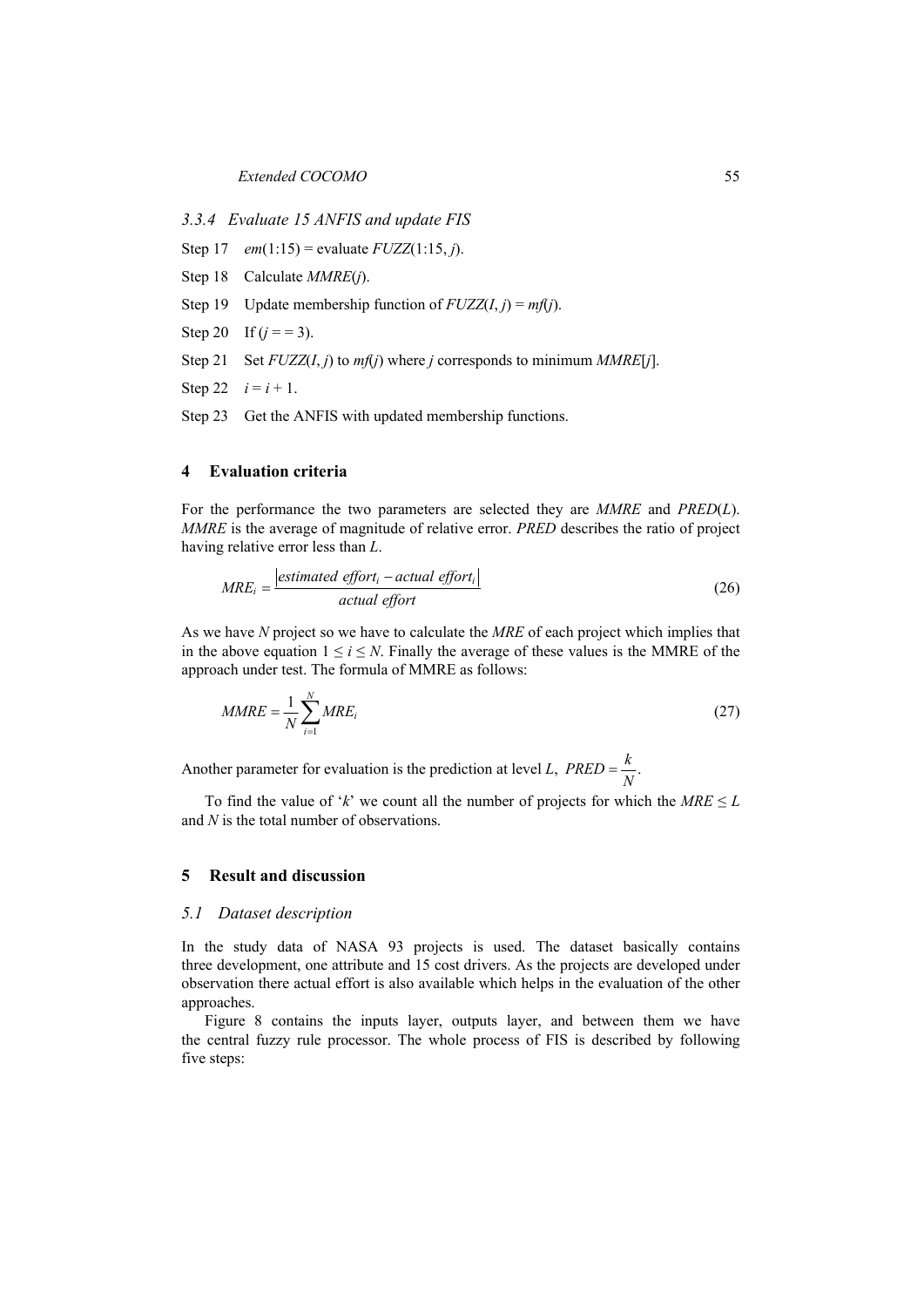# *Step 1: input*

The first step involves crisp numerical input fuzzification. The input values are limited to the interval between 1 and 6. Output is generated as a degree of the appropriate fuzzy sets via membership functions in the qualifying linguistic set as the interval is always between 0 and 1. Input fuzzification deals with function evaluation.

**Figure 8** Describing a single FIS (see online version for colours)



Our problem is built on 69 rules built on the different values of the cost drivers, and evaluation of each of the rules depends on inputs which must be fuzzified according to each fuzzy linguistic sets categorised as very low, low, nominal, high, very high and extra high. Figure 9 shows how efficiently the ACAP at rating scale of 1 to 6 qualifies, via its membership function, for linguistic variable very low. In this case, we rated ACAP as our graphical definition of nominal, corresponds to  $\mu = 1$  for the nominal membership function.

**Figure 9** Description of the Gaussian membership function for ACAP (see online version for colours)



The same process is applied for fuzzification of each input over all the qualifying linguistic sets in membership functions which are required by the fuzzy rules.

# *Step 2: fuzzy operator application*

As the crisp numerical input fuzzification process gets completed, the degree to which each part of the premise or antecedent satisfied for each and every rule will be known. Next, the fuzzy operator is applied in order to obtain one number that represents the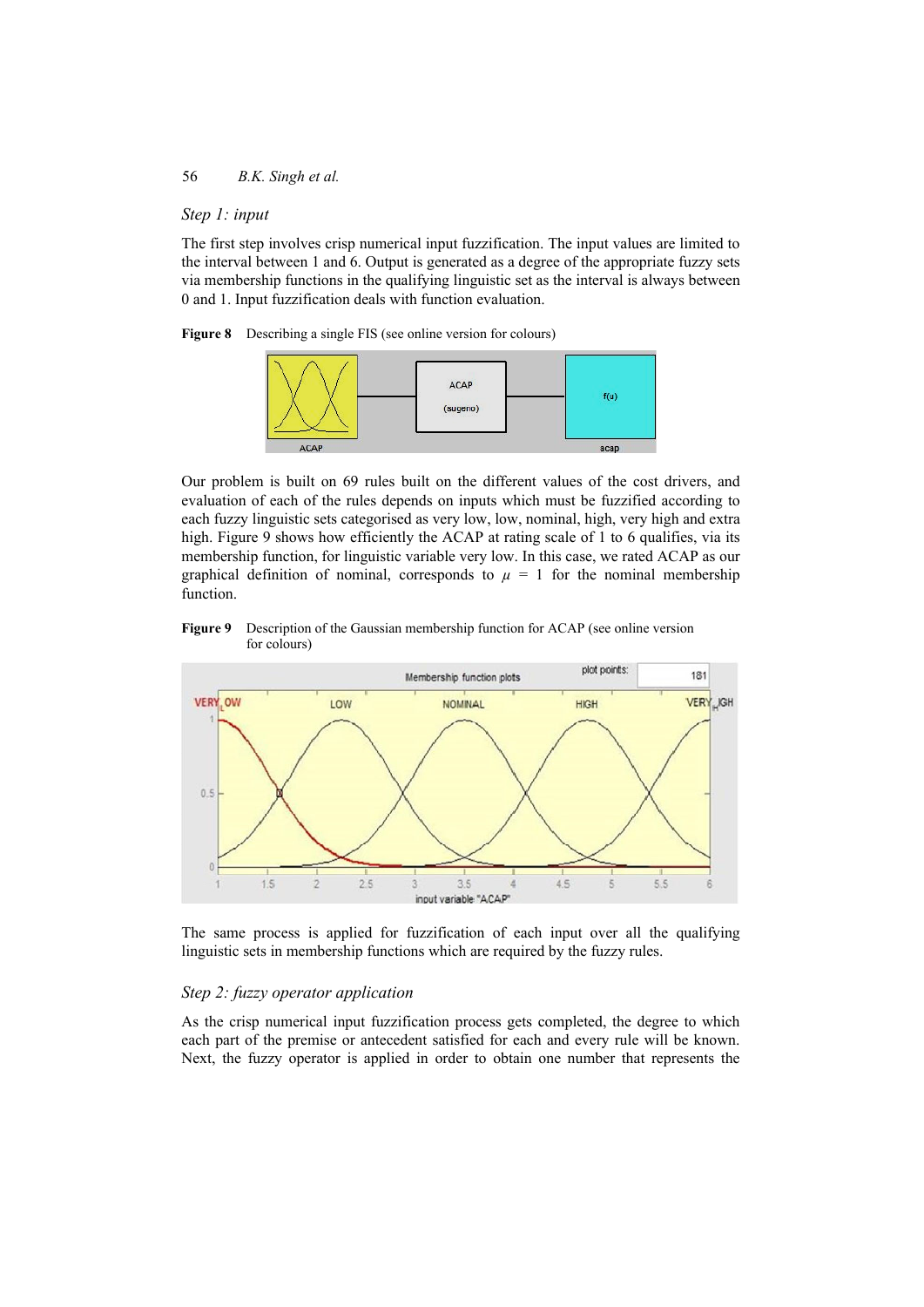resultant antecedent for that rule. This piece of the antecedent of the rules for the ACAP calculation yielded the fuzzy membership 1, i.e., Figure 10, as ACAP is nominal.





As in the description of fuzzy logic operations, there are two well-defined built-in methods used for the AND operation and the OR operation. These methods are supported by prod (product) and probabilistic OR (probor) operations respectively. The probabilistic OR operation known as algebraic sum method is calculated using the following equation:

$$
probor(a, b) = a + b - ab \tag{28}
$$

#### *Step 3: apply implication method*

Every rule has a *weight* between 0 and 1, which is applied to the number given by the result of antecedent. Rule's weight must be determined, before applying the implication method. Generally, this weight is 1 which reflects the neutral effect on the implication process.

The implication method is implemented only after the proper weight has been assigned to each rule. A consequent is a linguistic characterised fuzzy membership function. The consequent shaping depends upon a function associated with the single number resultant antecedent. The implication process input is a single antecedent number, and the output is a fuzzy set. Same Implication process is implemented for each rule.

#### *Step 4: aggregate all outputs*

All rules must be placed together and tested in a FIS to make appropriate decisions. For that, process termed as aggregation, starts by combining output of each rule into a single fuzzy set. The membership function of every fuzzy set assigns a weight for every output value. Aggregation occurs for each output variable only once, just before the start of defuzzification step. The list of fuzzy sets for each rule is the input for the aggregation process which is returned by the implication process. The output of the aggregation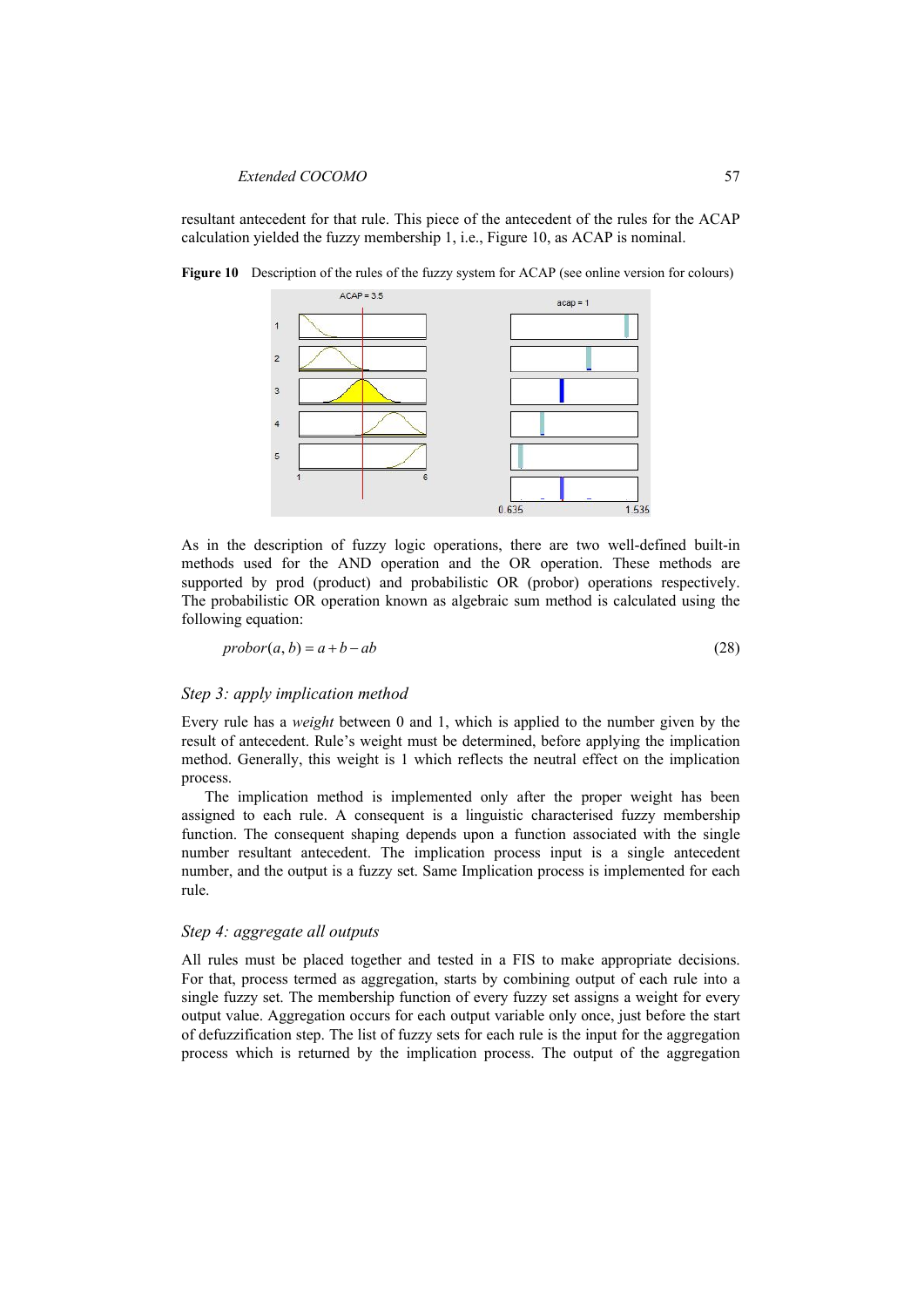process is only one fuzzy set for each output variable. The order of rule execution is not that much important, as long as the aggregation process is commutative.

# *Step 5: defuzzify*

In the process of defuzzification, the input is an aggregate output fuzzy set. Final desired output for each variable is represented by number as fuzziness helps the rule evaluation during the previous steps. However, fuzzy set aggregation encloses a range of the output values, and hence must be defuzzified so as to develop a single output value from that complete set of output values.

Conceivably, the centroid calculation is the most appraised defuzzification method, in this method we get the centre point of area bounded by the curve.

Figure 11 describes the adaptation of ACAP cost driver with the various iterations with 0 to 50.

**Figure 11** Describing the error versus epochs during the training of ACAP cost driver (see online version for colours)



**Figure 12** Describing the new membership function and rules in ANFIS (see online version for colours)



Figure 12 describes the membership function for ANFIS corresponding to the input value 3.5 and its effect on the output that is the combined effect of the three values shown by the dark blue lines.

The proposed model was validated by following two case studies.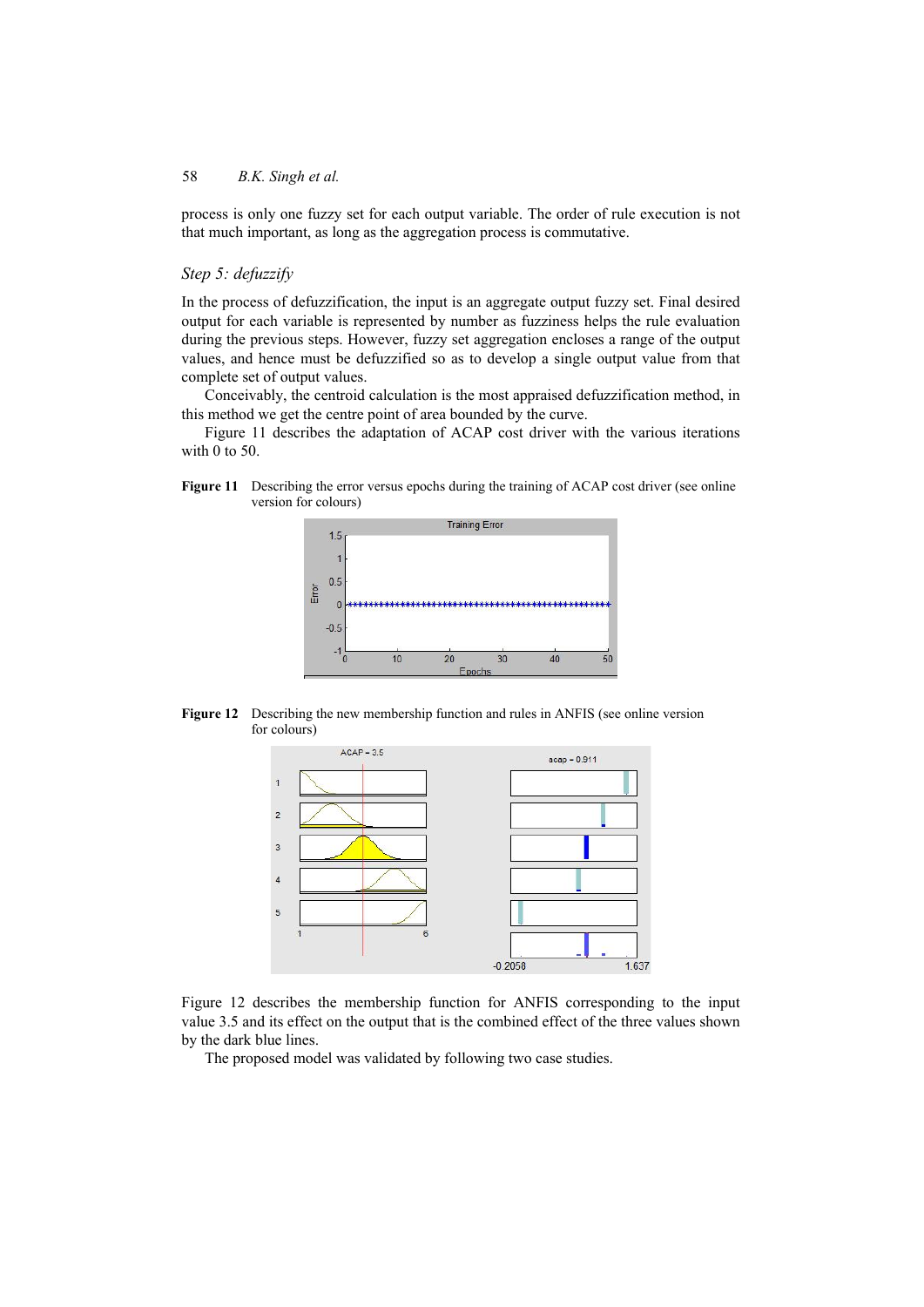#### *Case 1*

The results showing different MMREs in Table 1 obtained from different combinations of membership functions that are Gaussian, triangular and trapezoidal. In Table 1, initially we have taken the membership function for all the 15 cost drivers of Gaussian type. MMRE has been calculated for each cost driver. Now we replace the membership function for cost drivers by triangle membership function and then by the trapezoidal membership function. MMRE of all of the three are compared with each other and best membership is selected. This process is repeated for all the fifteen cost drivers. Finally we have achieved the MMRE improvement to 0.49 from 0.59.

**Figure 13** Description of update in MMRE with the updation of membership of different cost drivers (see online version for colours)



**Table 1** Describing the updation in MMRE on the change of membership function

| Sl. no.        | Cost driver | Gaussian | Triangle | Trapezoidal |
|----------------|-------------|----------|----------|-------------|
| 1              | Rely        | 0.564    | 0.564    | 0.564       |
| $\overline{2}$ | Data        | 0.564    | 0.564    | 0.562       |
| 3              | $C$ plx     | 0.562    | 0.562    | 0.557       |
| 4              | Time        | 0.557    | 0.549    | 0.578       |
| 5              | Stor        | 0.549    | 0.549    | 0.592       |
| 6              | Virt        | 0.549    | 0.549    | 0.532       |
| 7              | Turn        | 0.532    | 0.532    | 0.532       |
| 8              | Acap        | 0.532    | 0.526    | 0.532       |
| 9              | Aexp        | 0.526    | 0.526    | 0.526       |
| 10             | Pcap        | 0.526    | 0.517    | 0.526       |
| 11             | Vexp        | 0.517    | 0.517    | 0.513       |
| 12             | Lexp        | 0.513    | 0.513    | 0.526       |
| 13             | Modp        | 0.513    | 0.509    | 0.513       |
| 14             | Tool        | 0.509    | 0.513    | 0.513       |
| 15             | Sced        | 0.509    | 0.503    | 0.494       |

The comparison of MMRE of all the three membership functions is described in Figure 13. From the figure, it is concluded that trapezoidal membership functions are not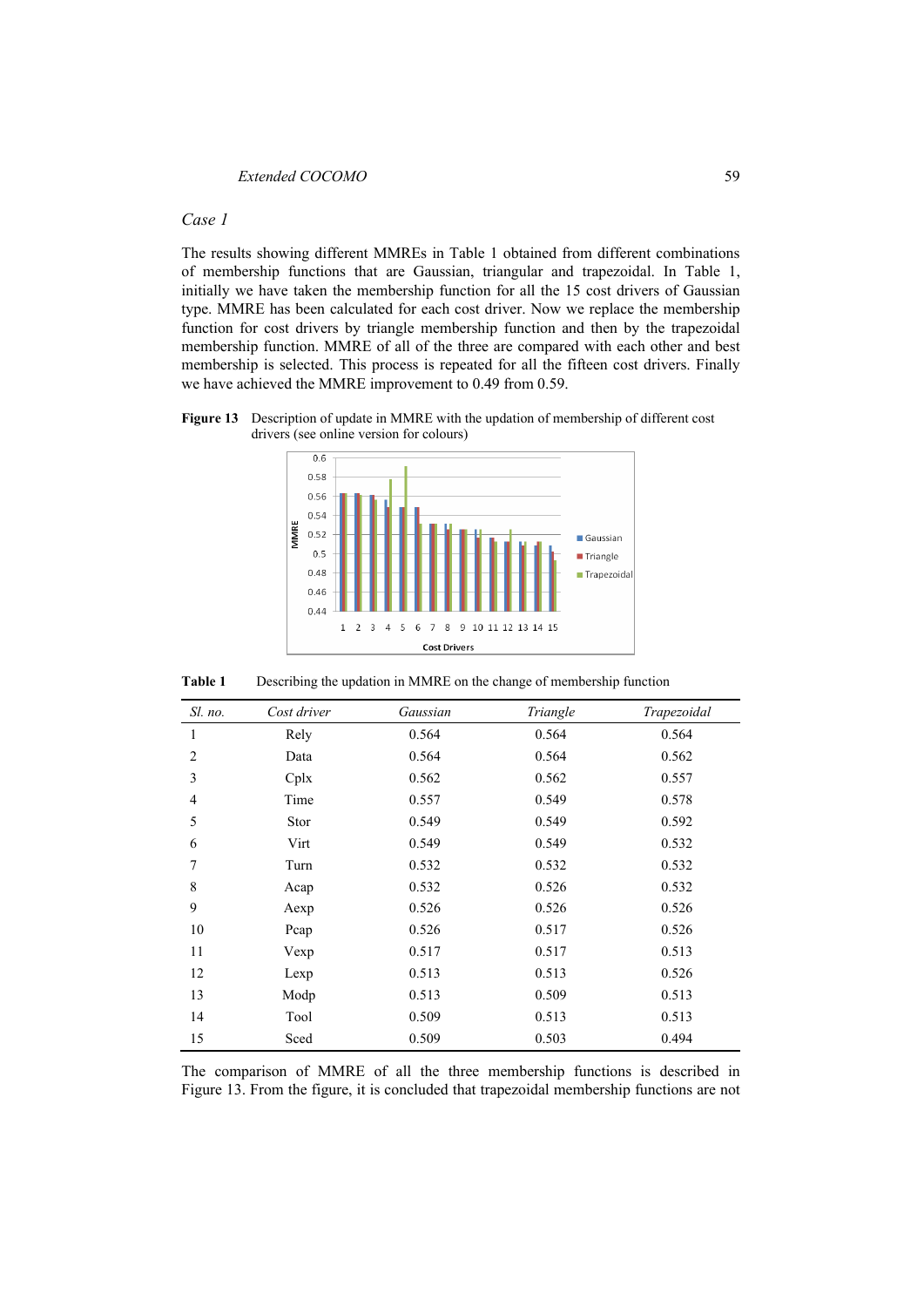suitable for the cost driver no. 4, 5, 12, i.e., Time, Stor, Lexp but the same membership function is good for the cost driver no. 11, i.e., Vexp. These are the major differences that can be inferred from the figure. Still some minor improvements in cost drivers can be observed from Table 1.

Figure 14 describes the improvement in MMRE by replacing the membership function from Gaussian to the best one from all the three, i.e., Gaussian, triangle and trapezoidal.



**Figure 14** Figure describing MMRE achieved after the updation of cost drivers (see online version for colours)

**Table 2** Tuned parameter-based MMRE

| MMRE (for 93 datasets) |                    |  |  |
|------------------------|--------------------|--|--|
| COCOMO vs. actual      | Tuned cost drivers |  |  |
| 0.6                    | 0.56               |  |  |
|                        |                    |  |  |

**Table 3** Describing the best membership function for each cost driver

| Sl. no.        | Cost driver | Membership function |
|----------------|-------------|---------------------|
| 1              | Rely        | Gaussian            |
| $\overline{2}$ | Data        | Trapezoidal         |
| 3              | Cplx        | Trapezoidal         |
| 4              | Time        | Triangular          |
| 5              | Stor        | Triangular          |
| 6              | Virt        | Trapezoidal         |
| 7              | Turn        | Gaussian            |
| 8              | Acap        | Triangular          |
| 9              | Aexp        | Gaussian            |
| 10             | Pcap        | Triangular          |
| 11             | Vexp        | Trapezoidal         |
| 12             | Lexp        | Triangular          |
| 13             | Modp        | Triangular          |
| 14             | Tool        | Gaussian            |
| 15             | Sced        | Trapezoidal         |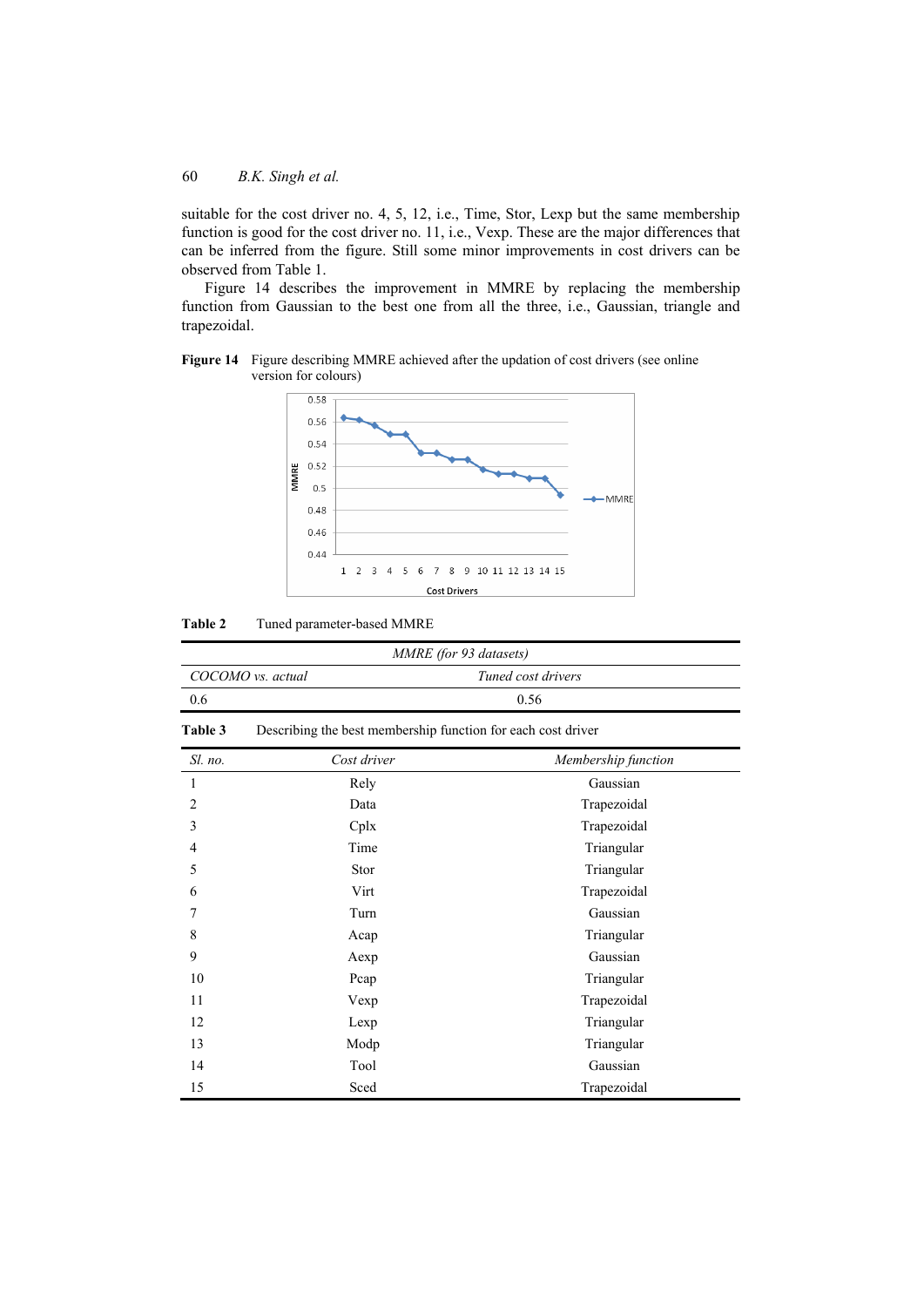The modified cost drivers are used as the knowledgebase for the development of inference rules (Takagi and Sugeno, 1983). The MMRE for COCOMO cost drivers is 0.60 and if these cost drivers are tuned by evolutionary algorithm than it changes to 0.56 as in Table 2. The productivity measure is showing the difference in two methods by improving productivity significantly around 18% (Singh et al., 2013).

It can be observed by Table 3, that different membership functions are used for 15 cost drivers. The average of MMRE of Gaussian, triangular and trapezoidal membership function for all cost drivers are 0.535, 0.533, 0.537 respectively. So, Gaussian and triangular membership functions are producing a bit lesser average of MMRE than trapezoidal. Ten cost drivers are those who have their membership functions as Gaussian and triangular and rest of the cost drivers are using trapezoidal function.

## *Case 2*

The results showing different MMREs in Table 4 obtained from different combinations of membership functions such as Gaussian, triangular and trapezoidal.

**Table 4** MMRE for three different membership functions and their combinations

| Membership<br>function | Gaussian | Trapezoidal | Triangular | Gau<br>$+$ Trap | Gau<br>$+$ Tri | $Gau + Tri$<br>$+$ Trap |
|------------------------|----------|-------------|------------|-----------------|----------------|-------------------------|
| <b>MMRE</b>            | 0.593    | 0.594       | 0.595      | 0.538           | 0.593          | 0.534                   |

In Table 4, MMRE has been calculated by first taking each membership function for all cost drivers individually, and then a combination of them. Results indicate that combination results in better performance of the system.

**Figure 15** Relationship between MRE for neuro-fuzzy and COCOMO (see online version for colours)



**Table 5** Accuracy and improvement of the proposed method

| Model             | Evaluation        | <i>MMRE</i>      |
|-------------------|-------------------|------------------|
| Proposed approach | COCOMO'81         | 1.28             |
| vs. COCOMO'81     | Proposed approach | 1.17             |
|                   | Improvement %     | $10\%$ (approx.) |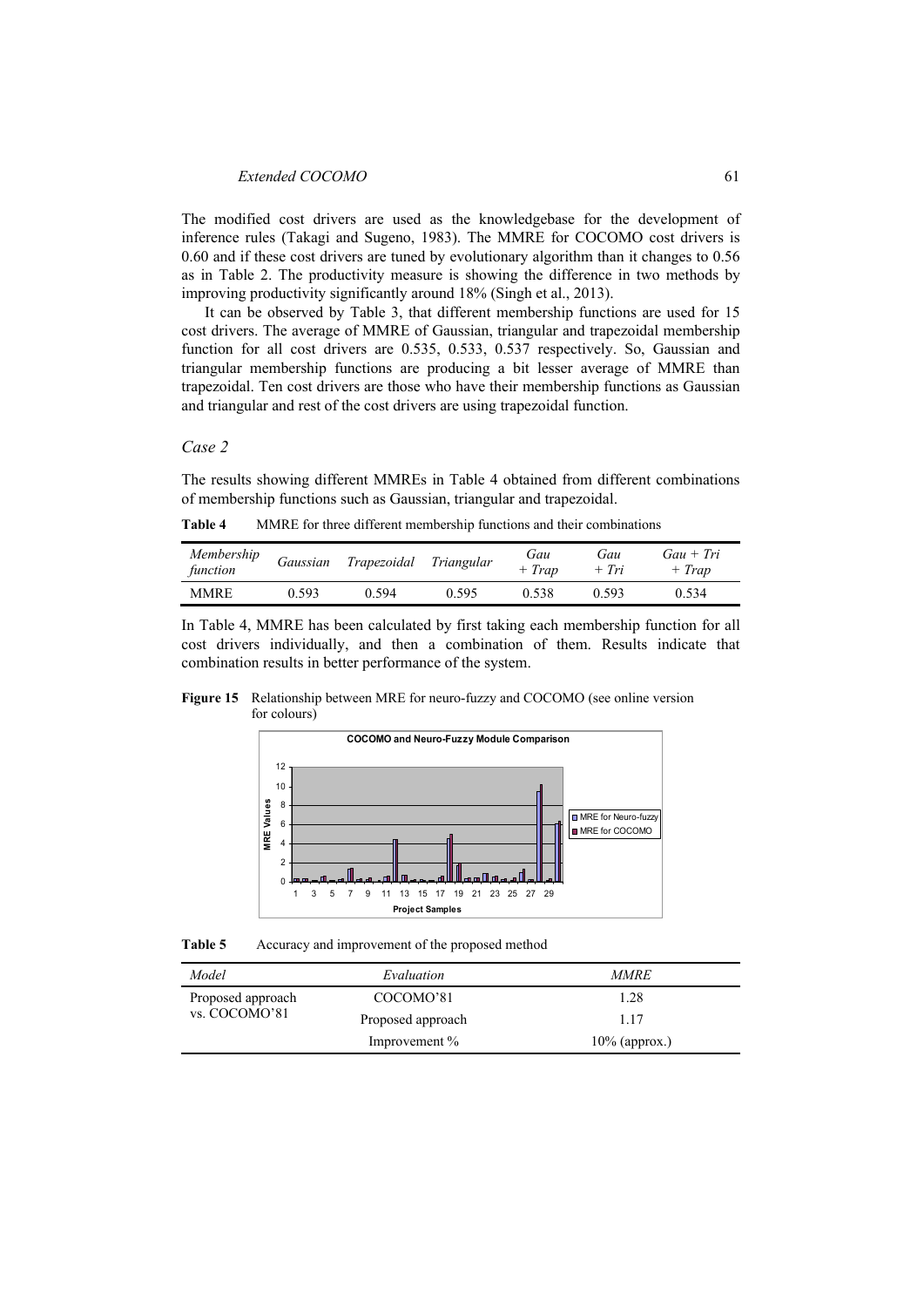| Model<br>no.  | Estimation model/method    | Average<br>efforts | % deviation with<br>actual value | % difference<br>(comparison of 2, 4,<br>5, 6, 7 and 8 with 3) |
|---------------|----------------------------|--------------------|----------------------------------|---------------------------------------------------------------|
|               | Actual                     | 624.41             |                                  |                                                               |
| $\mathcal{L}$ | <b>COCOMO</b>              | 809.07             | 29.57                            | 28.92                                                         |
| 3             | proposed                   | 627.56             | 0.50                             |                                                               |
| 4             | W-F                        | 307.54             | 103.03                           | 104.06                                                        |
| 5             | B&B                        | 684.12             | 9.56                             | 9.01                                                          |
| 6             | P, P&C                     | 722.96             | 13.63                            | 15.20                                                         |
|               | <b>SEL</b>                 | 96.54              | 546.77                           | 550.04                                                        |
| 8             | Nonlinear regression model | 698.59             | 11.88                            | 11.32                                                         |

**Table 6** Comparison of predicted effort and actual effort for various methods

A comparison is made between proposed method and other estimation methods by MMRE in Figure 15. For approximately 30% randomly selected sample dataset, MMRE for COCOMO is 1.28 and for neuro-fuzzy approach is 1.17 which is shown in performance evaluation Table 5. Proposed approach is working efficiently for 93 datasets. Estimation accuracy is improved by approximately 10% for our method.

Table 6 depicts the comparisons of various approaches. COCOMO has the 29.57 percentage of deviation from actual dataset. Walston and Felix (1977) method has a large percentage of deviation of 103 percentage that is almost double of actual. Bailey and Basili (1981) model produces 9.56 percentage deviations from actual. P, P&C (Jodpimai et al., 2010) is producing approximately 14 percentage of difference from actual. SEL shows the higher side of differences with actual efforts. We have calculated the efforts with nonlinear regression model which shows the 11.88% deviation. It is observed that proposed method is always proved to be better as it is showing the minimum deviation of average efforts in comparison of other methods.

| Method                                                                                 | <b>MMRE</b> | % improvement |
|----------------------------------------------------------------------------------------|-------------|---------------|
| <b>COCOMO</b>                                                                          | 0.59        | 21.42         |
| Proposed                                                                               | 0.49        |               |
| Walston Felix                                                                          | 0.60        | 21.96         |
| Bailey and Basili                                                                      | 0.65        | 32.61         |
| P, P&C                                                                                 | 1.00        | 104.08        |
| <b>SEL</b>                                                                             | 0.74        | 51.51         |
| Nonlinear regression modelling<br>$\text{(effort = } 6.98 * (\text{KLOC}) \land 0.92)$ | 0.63        | 29.31         |

Table 7 Relative error comparison for various methods

From experimental results it is observed that the MMRE of proposed software effort estimation approach was quite low than MMRE applying by other models and performs better estimation accuracy Table 7. The proposed approach, when applied to even larger size project, also yields better results. All these comparisons made one thing very clear that this combined approach is producing better results for almost every case of estimation.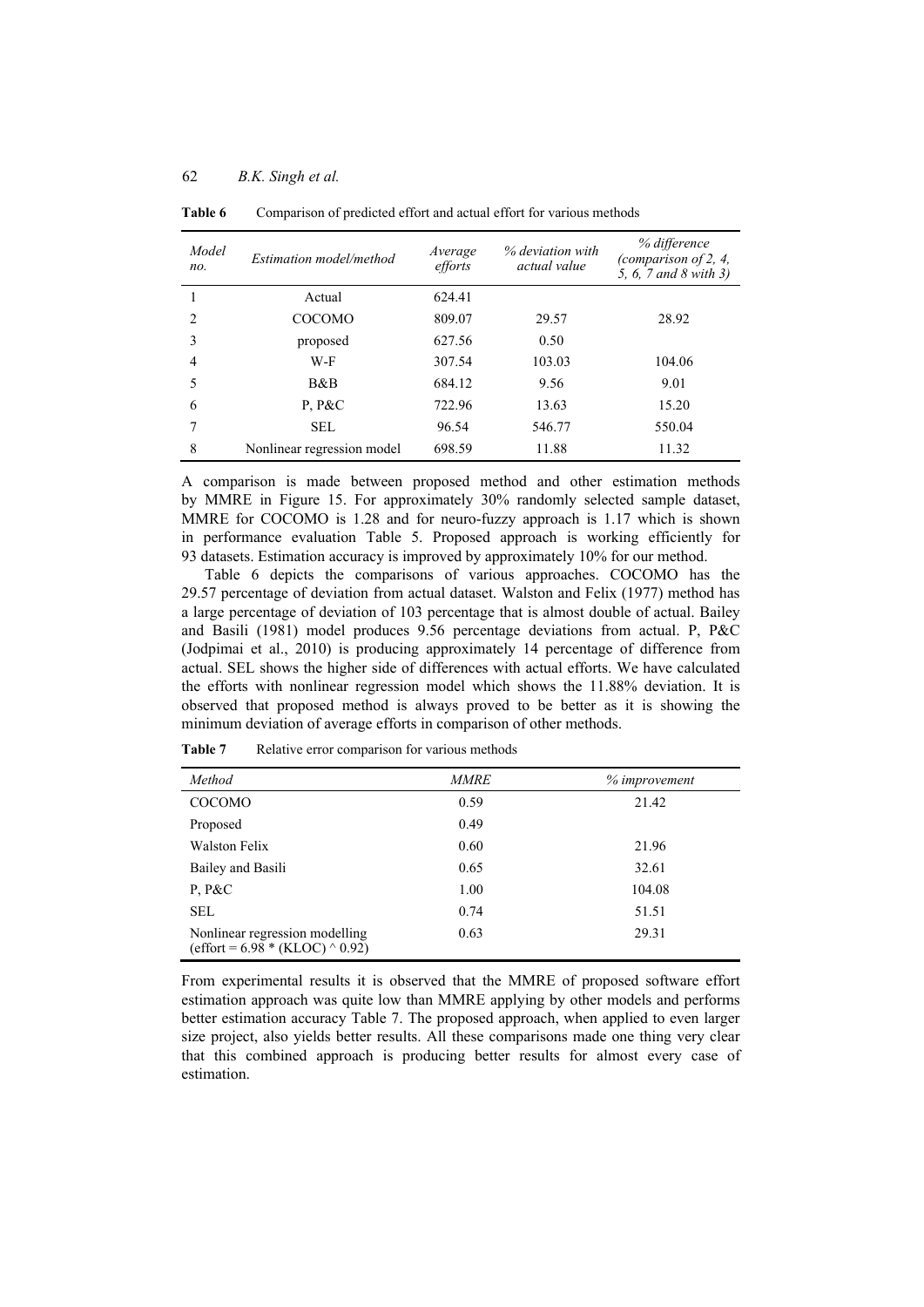## **6 Conclusions**

By the research observations, it has been found that neuro-fuzzy approach works far better than COCOMO'81. Our work differs with those of others in the sense that in our case, three membership functions in fuzzy technique are used for validation of model with 93 software projects from NASA.

Our proposed method is a realistic method for providing handling the ambiguity present in software effort drivers. By combining the neuro-fuzzy method with the integrated approach of size estimation, we can find the better learning capability and well understood by using the fuzzy rules. It has been shown that it can greatly improve the performance of pre-existing model by removing a certain amount of error when compared with the standard COCOMO and other estimation methods. Therefore, for a randomly selected sample dataset and for complete dataset, error has been reduced or MMRE has been improved by approximately 10.104% in comparison with the other models.

Although the neural network approach can model complex relationship based on historical data, but it has a shortcoming: that it are tough to recognise and describe the judgment. The only parameters to be learned are *EMi*. Locally in our decoupled learning approach. However, our neuro-fuzzy method is easy to understand how the decisions are taken and the parameters can be easily understood and validated by experts. Neuro-fuzzy method is suitable for project management. The efficient use of information from various available sources is done during decision making process by the neuro-fuzzy method. It is done by integrating expert knowledge of cost drivers and numerical project data using fuzzy rules to ensure that the tuned results are precise and realistic than conventional approaches. In future, we would like to add the optimisation algorithms to enhance the result of extended COCOMO.

#### **References**

- Albrecht, A.J. (1979) 'Measuring application development productivity', in *Proc. Joint Share, Guide, and IBM Application Development Symposium*.
- Albrecht, A.J. and Gaffney, J.E. (1983) 'Software function, source lines of code, and development effort prediction: a software science validation', *IEEE Transactions on Software Engineering*, Vol. SE-9, No. 6, pp.639–648.
- Bailey, J.W. and Basili, V.R. (1981) 'A meta-model for software development resource expenditures', in *Proceedings of the 5th International Conference on Software Engineering*, pp.107–116.
- Boehm, B., Abts, C. and Chulani, S. (2000) 'Software development cost estimation approaches a survey', *Annals of Software Engineering*, Vol. 10, Nos. 1–4, pp.177–205.
- Boehm, B.W. (2017) 'Software cost estimation meets software diversity', in *2017 IEEE/ACM 39th International Conference on Software Engineering Companion (ICSE-C)*, pp.495–496 [online] https://doi.org/10.1109/ICSE-C.2017.159.
- Boehm, B.W. et al. (1981) *Software Engineering Economics*, Vol. 197, Prentice-hall Englewood Cliffs, NJ.
- Briand, L.C., Basili, V.R. and Thomas, W.M. (1992) 'A pattern recognition approach for software engineering data analysis', *IEEE Transactions on Software Engineering*, Vol. 18, No. 11, pp.931–942.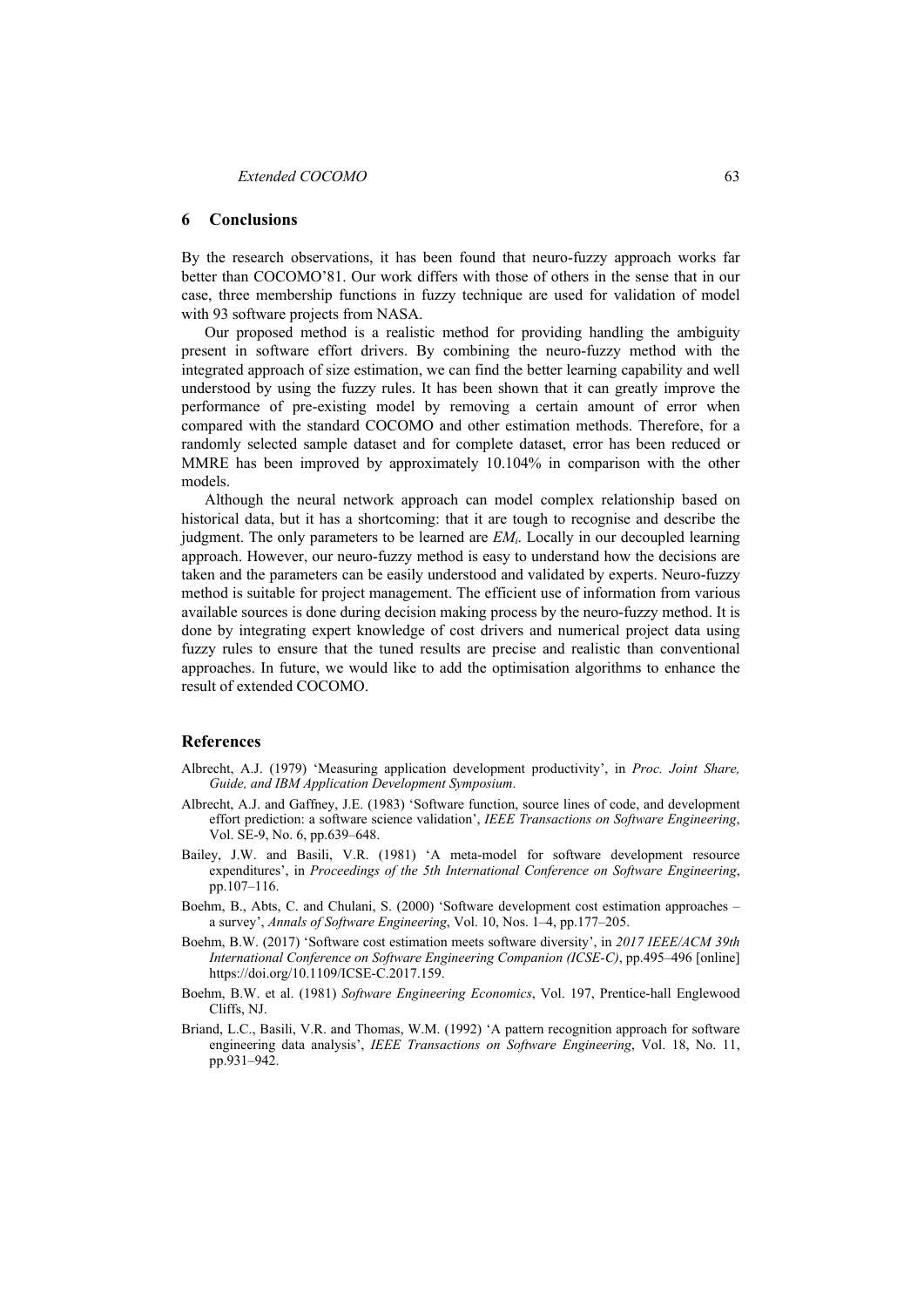- Dote, Y. and Ovaska, S.J. (2001) 'Industrial applications of soft computing: a review', *Proceedings of the IEEE*, Vol. 89, No. 9, pp.1243–1265.
- Du, W.L., Capretz, L.F., Nassif, A.B. and Ho, D. (2015) *A Hybrid Intelligent Model for Software Cost Estimation*, ArXiv Preprint ArXiv: 1512.00306.
- Finnie, G.R., Wittig, G.E. and Desharnais, J-M. (1997) 'A comparison of software effort estimation techniques: using function points with neural networks, case-based reasoning and regression models', *Journal of Systems and Software*, Vol. 39, No. 3, pp.281–289.
- Garratt P.W. and Hodgkinson A.C. (1999) 'A neurofuzzy cost estimator', *Proceedings of International Conference on Software Engineering and Applications*, pp.401–406.
- Ghatasheh, N., Faris, H., Aljarah, I. and Al-Sayyed, R.M.H. (2019) *Optimizing Software Effort Estimation Models Using Firefly Algorithm*, ArXiv Preprint ArXiv: 1903.02079.
- Gray, A.R. and MacDonell, S.G. (1997) 'A comparison of techniques for developing predictive models of software metrics', *Information and Software Technology*, Vol. 39, No. 6, pp.425–437.
- Heemstra, F.J. (1992) 'Software cost estimation', *Information and Software Technology*, Vol. 34, No. 10, pp.627–639.
- Idri, A., Zahi, A., Mendes, E. and Zakrani, A. (2007) 'Software cost estimation models using radial basis function neural networks', in *Software Process and Product Measurement, Lecture Notes in Computer Science*, Springer-Verlag, Vol. 4895, pp.21–31.
- Jang, J-S. (1993) 'ANFIS: adaptive-network-based fuzzy inference system', *IEEE Transactions on Systems, Man, and Cybernetics*, Vol. 23, No. 3, pp.665–685.
- Jensen, R. (1983) 'An improved macrolevel software development resource estimation model', in *5th ISPA Conference*, pp.88–92.
- Jodpimai, P., Sophatsathit, P. and Lursinsap, C. (2010) 'Estimating software effort with minimum features using neural functional approximation', in *2010 International Conference on Computational Science and Its Applications*, pp.266–273.
- Jorgensen, M. (1995) 'Experience with the accuracy of software maintenance task effort prediction models', *IEEE Transactions on Software Engineering*, Vol. 21, No. 8, pp.674–681.
- Kan, S.H. (2002) *Metrics and Models in Software Quality Engineering*, Addison-Wesley Longman Publishing Co., Inc. Boston, MA, USA.
- Kemerer, C.F. (1987) 'An empirical validation of software cost estimation models', *Communications of the ACM*, Vol. 30, No. 5, pp.416–429.
- Kitchenham, B.A. and Taylor, N.R. (1985) 'Software project development cost estimation', *Journal of Systems and Software*, Vol. 5, No. 4, pp.267–278.
- Kumar, S., Krishna, B.A. and Satsangi, P.S. (1994) 'Fuzzy systems and neural networks in software engineering project management', *Applied Intelligence*, Vol. 4, No. 1, pp.31–52.
- Li, Z. (2010) 'Intelligently predict project effort by reduced models based on multiple regressions and genetic algorithms with neural networks', in *2010 International Conference on E-Business and E-Government*, pp.1536–1542.
- MacDonell, S.G. and Gray, A.R. (1998) 'A comparison of modeling techniques for software development effort prediction', *Proceedings of the International Conference on Neural Information Processing and Intelligent Information Systems*, Springer-Verlag, pp.869–872.
- Malathi, S. and Sridhar, S. (2011) *A Classical Fuzzy Approach for Software Effort Estimation on Machine Learning Technique*, ArXiv Preprint ArXiv: 1112.3877.
- Matson, J.E., Barrett, B.E. and Mellichamp, J.M. (1994) 'Software development cost estimation using function points', *IEEE Transactions on Software Engineering*, Vol. 20, No. 4, pp.275–287.
- Mitra, S. and Hayashi, Y. (2000) 'Neuro-fuzzy rule generation: survey in soft computing framework', *IEEE Transactions on Neural Networks*, Vol. 11, No. 3, pp.748–768.